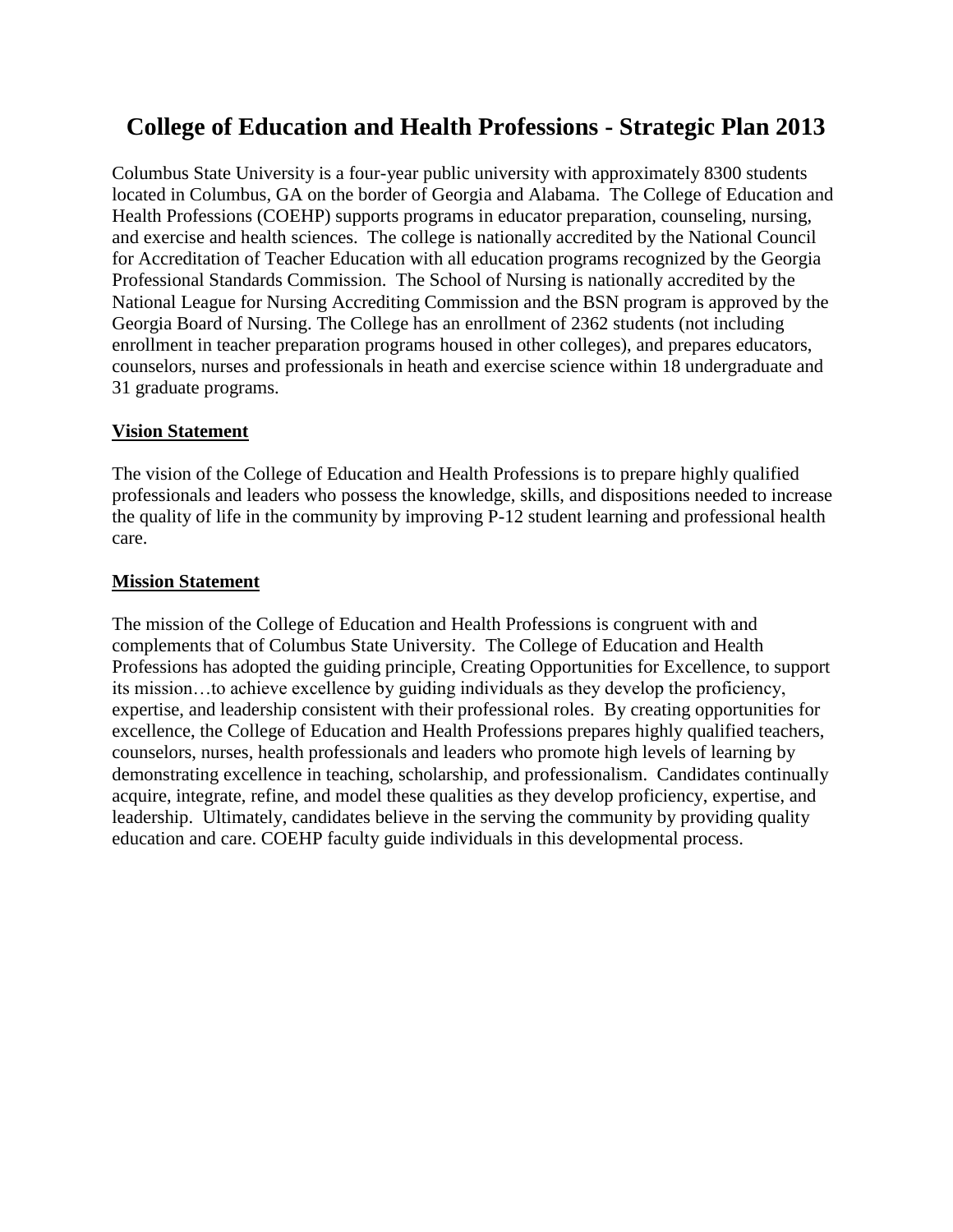#### **COE/COEHP Programs and Fall Student Enrollment**

|                                         | 2002           | 2008                      | 2009*          | 2010           | 2011                       |
|-----------------------------------------|----------------|---------------------------|----------------|----------------|----------------------------|
| <b>COE/COEHP Undergraduate Programs</b> | 12             | 16                        | 18             | 18             | 18                         |
| <b>CSU Undergraduate Programs</b>       | 45             | 44                        | 45             | 46             | 45                         |
| <b>COE/COEHP Graduate Programs</b>      | 23             | 28                        | 31             | 31             | 31                         |
| <b>CSU Graduate Programs</b>            | 32             | 34                        | 38             | 39             | 42                         |
| <b>COE/COEHP</b> Undergraduate students | $968 (+31\%)$  | $\overline{1288 (+22\%)}$ | 1981**         | 2030**         | $\overline{20}44** (+1\%)$ |
|                                         |                |                           |                | $(+2.5%)$      |                            |
|                                         |                |                           | 1271 (Educ)    |                |                            |
|                                         |                |                           | 710 (Hlth      |                |                            |
|                                         |                |                           | Prof)          |                |                            |
| <b>COE/COEHP Graduate Students</b>      | $477 (+59%)$   | 555 $(+3%)$               | $624 (+12%)$   | 624            | $614(-1.6%)$               |
| <b>Total Students Enrolled in</b>       | $1445 (+39\%)$ | $1843 (+16%)$             | $2165 (+17%)$  | $2260 (+4%)$   | $2362 (+4.5%)$             |
| <b>COE/COEHP</b>                        |                |                           |                |                |                            |
|                                         |                |                           | 2605**         | $2654** (+2%)$ | 2658**                     |
|                                         |                |                           |                |                | $(+0.2\%)$                 |
|                                         |                |                           |                |                |                            |
| <b>CSU Undergraduate Students</b>       | 5,319          | 6838                      | 6969           | 7069           | 7037                       |
| <b>CSU Graduate Students</b>            | 931            | 1115                      | 1210           | 1229           | 1270                       |
| <b>Total Students Enrolled at CSU</b>   | 6,250          | 7953                      | 8179           | 8298           | 8307                       |
|                                         |                |                           |                |                |                            |
| <b>COE/COEHP Budget</b>                 | \$3,267,753    | \$4,145,459               | \$4,388,475    | \$6,796,538    | \$6,986,262                |
| CSU Budget (from AACTE PEDS             | \$74,680,112   | \$88,204,860              | \$95,983,166   | \$109,519,209  | \$116,212,442              |
| <i>report</i> )                         |                |                           |                |                |                            |
| <b>COE/COEHP Full-Time Faculty</b>      | 38             | 40                        | 61             | 56             | 60                         |
|                                         |                |                           |                |                |                            |
|                                         |                |                           | $40$ (Educ)    |                |                            |
|                                         |                |                           | 21 (Hlth Prof) |                |                            |
| CSU Full-Time Faculty (including        | 218            | 283                       | 296            | 300            | 309                        |
| faculty with more than 50%              |                |                           |                |                |                            |
| administrative responsibilities)        |                |                           |                |                |                            |

\*In Fall 2009, Health Sciences and Nursing were added to the College of Education, and the college became the College of Education and Health Professions. Enrollment numbers for 2009 were taken from two sources: the CSU Fact Book, 2009-2010, Enrollment by Declared Majors: College of Education and Health Professions and the "Students by Major by Department" report in ISIS (used to count enrollments in teacher preparation programs housed in the College of the Arts and College of Letters and Sciences).

\*\* Total enrollment including undergraduate teacher preparation programs housed in the College of the Arts and College of Letters and Sciences.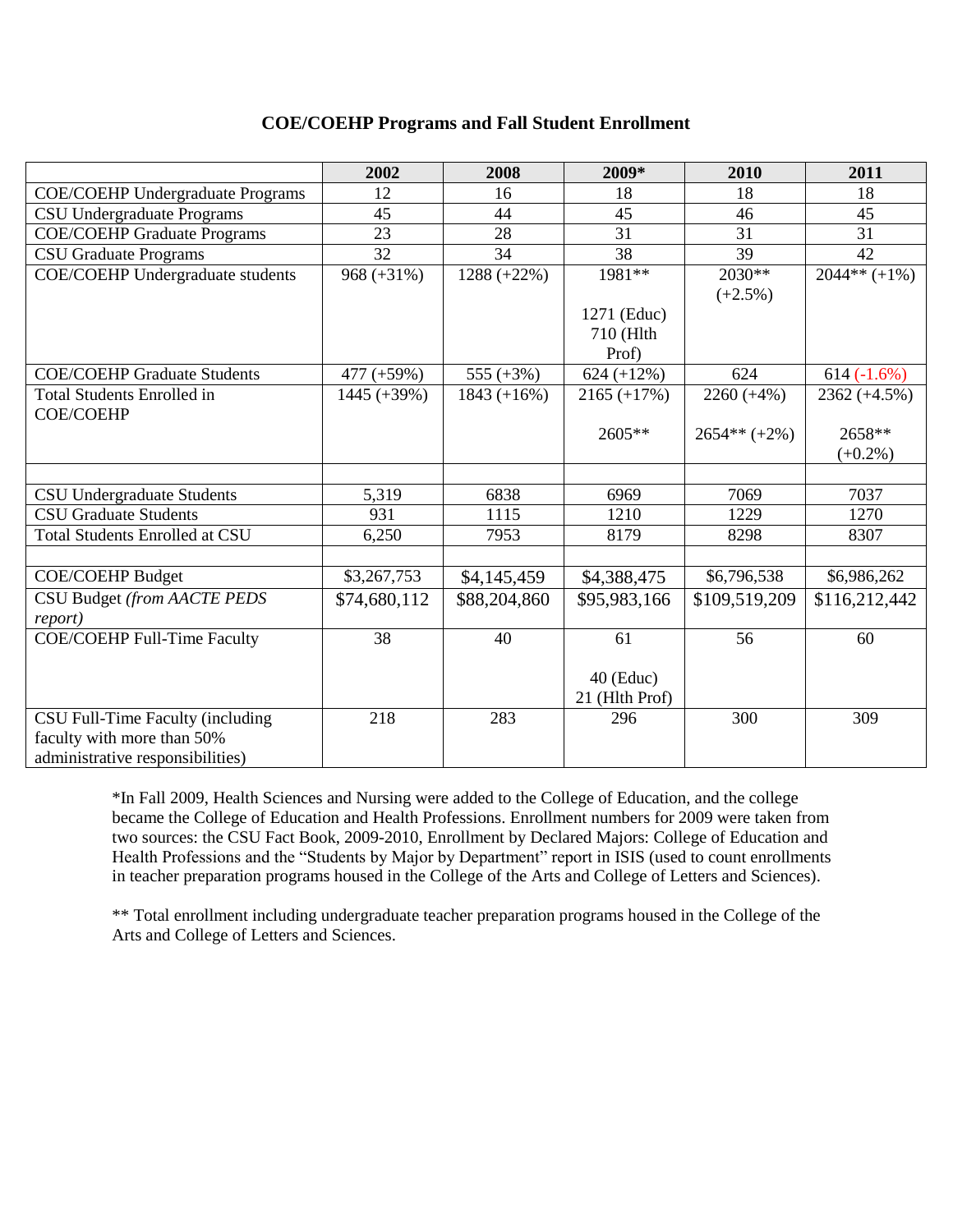# *GOALS 2013*

# **Academic Programs**

The College of Education and Health Professions significantly contributes to the academic mission of the university by providing 82% (31) of all graduate programs (38) within the university and 40% (18 out of 45) of all undergraduate programs.

As a professional leader in P-12 education and health professions for the region, the College of Education and Health Professions seeks to:

1. Obtain a Doctorate in Education.(CSU Goal 1)

The first doctoral cohort of twenty-two candidates enrolled in classes in January 2010. Of those 22 candidates, 20 successfully completed coursework in spring and summer semesters and are enrolled in classes in Fall 2010 (91% retention rate).

|                  | # of candidates<br>admitted | <b>Total enrollment</b> | # of program<br>completers |
|------------------|-----------------------------|-------------------------|----------------------------|
| Spring 2010      |                             |                         |                            |
| <b>Fall 2010</b> |                             |                         |                            |
| Fall 2011        |                             |                         |                            |

- 2. Exceed state and national pass rates on certification/licensing exams. (CSU Goal 1)
	- a. Exceed the national average for first time pass rate for NCLEX-RN examination.

From 2005 to 2008 the average first time pass rate on the National Council Licensure Examination (NCLEX) was 95%.

| <b>Nursing Class</b> | Number | Number | Percent | <b>National Pass</b> |
|----------------------|--------|--------|---------|----------------------|
|                      | Tested | Passed | Passing | Rate                 |
| 2009                 | 83     | 80     | 96%     | 88%                  |
| 2010                 | 84     |        | 88%     | 88.69%               |
| 2011                 |        |        | 91%     | 89.09%               |

b. Exceed the national average for the pass rate on the national counselor exam.

# **National Counselor Exam (NCE) Results**

|           | Number        | Number | Percent |
|-----------|---------------|--------|---------|
|           | <b>Tested</b> | Passed | Passing |
| 2006-2007 | 24            | 23     | 96%     |
| 2007-2008 | 23            | 21     | 91%     |
| 2008-2009 |               | 12     | 86%     |
| 2009-2010 | 19            | 19     | 100%    |
| 2010-2011 |               |        | 36%     |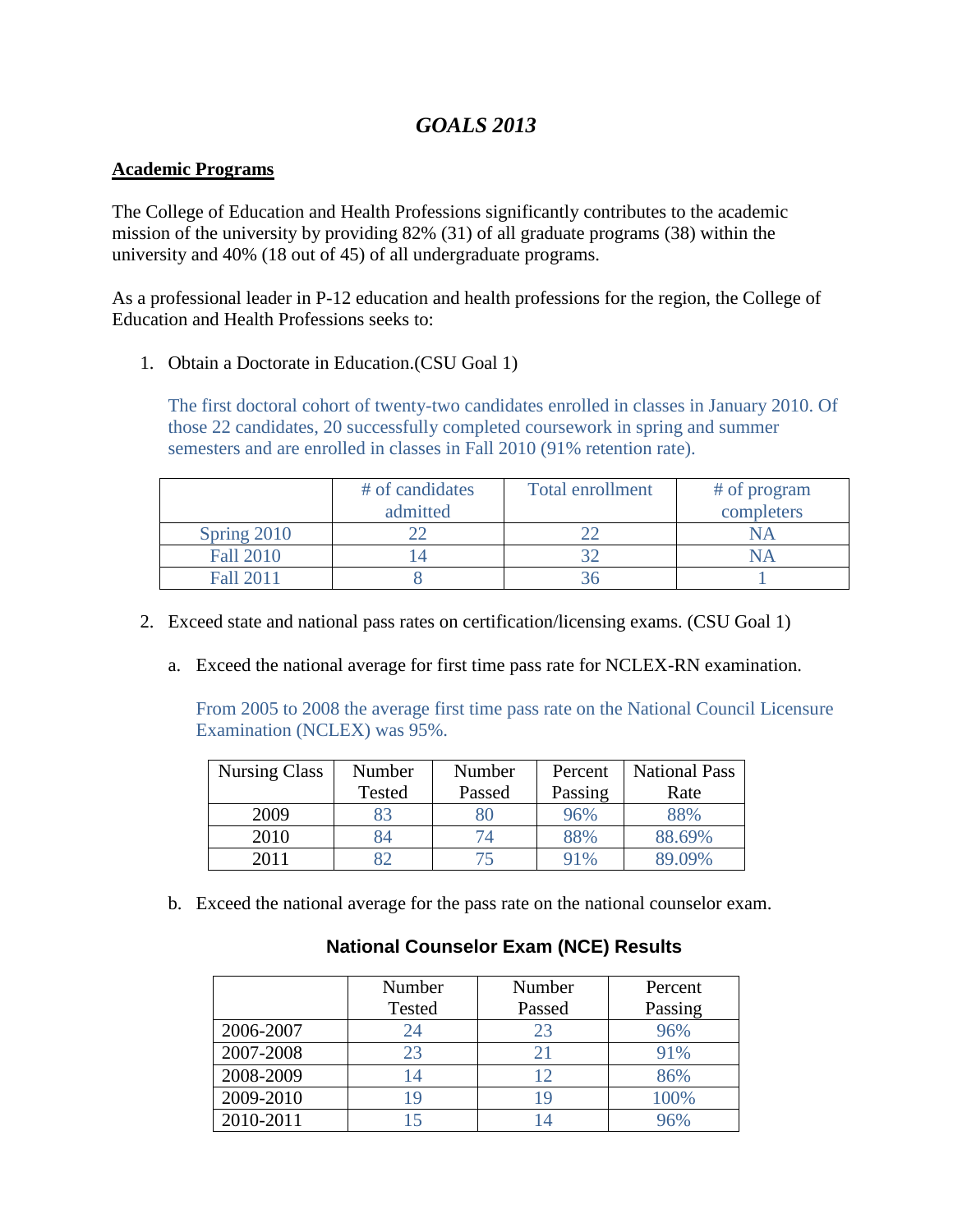c. Exceed the Georgia Assessment of Certified Educators examination pass rate for all certification areas. (CSU Goal 1)

In 2010-2011, all COEHP educator preparation programs had a pass rate of 83% or better. Eight of the 13 programs for which scores were reported during this time period had a 100% pass rate. Eleven of the 13 programs had pass rates, on one or more of the required tests in that field, that exceeded the state average pass rates. See table below.

## Georgia Assessments for the Certification of Educators (GACE) Annual Program Provider Summary Report Program Completers For: 2010-2011 Columbus State University

| <b>Assessment</b>                  | CSU pass rate<br>(%) | <b>State average</b><br>pass rate<br>(%) |
|------------------------------------|----------------------|------------------------------------------|
| <b>Art Education: Test I</b>       | 100                  | 99                                       |
| Art Education: Test II             | 100                  | 97                                       |
| <b>Biology: Test I</b>             | 100                  | 99                                       |
| <b>Biology: Test II</b>            | 100                  | 99                                       |
| Chemistry: Test I                  | 100                  | 100                                      |
| Chemistry: Test II                 | 100                  | 100                                      |
| Early Childhood Education: Test I  | 85                   | 91                                       |
| Early Childhood Education: Test II | 93                   | 94                                       |
| English: Test I                    | 83                   | 98                                       |
| English: Test II                   | 83                   | 96                                       |
| Health And Physical Ed: Test I     | 90                   | 91                                       |
| Health And Physical Ed: Test II    | 100                  | 95                                       |
| History: Test I                    | 100                  | 98                                       |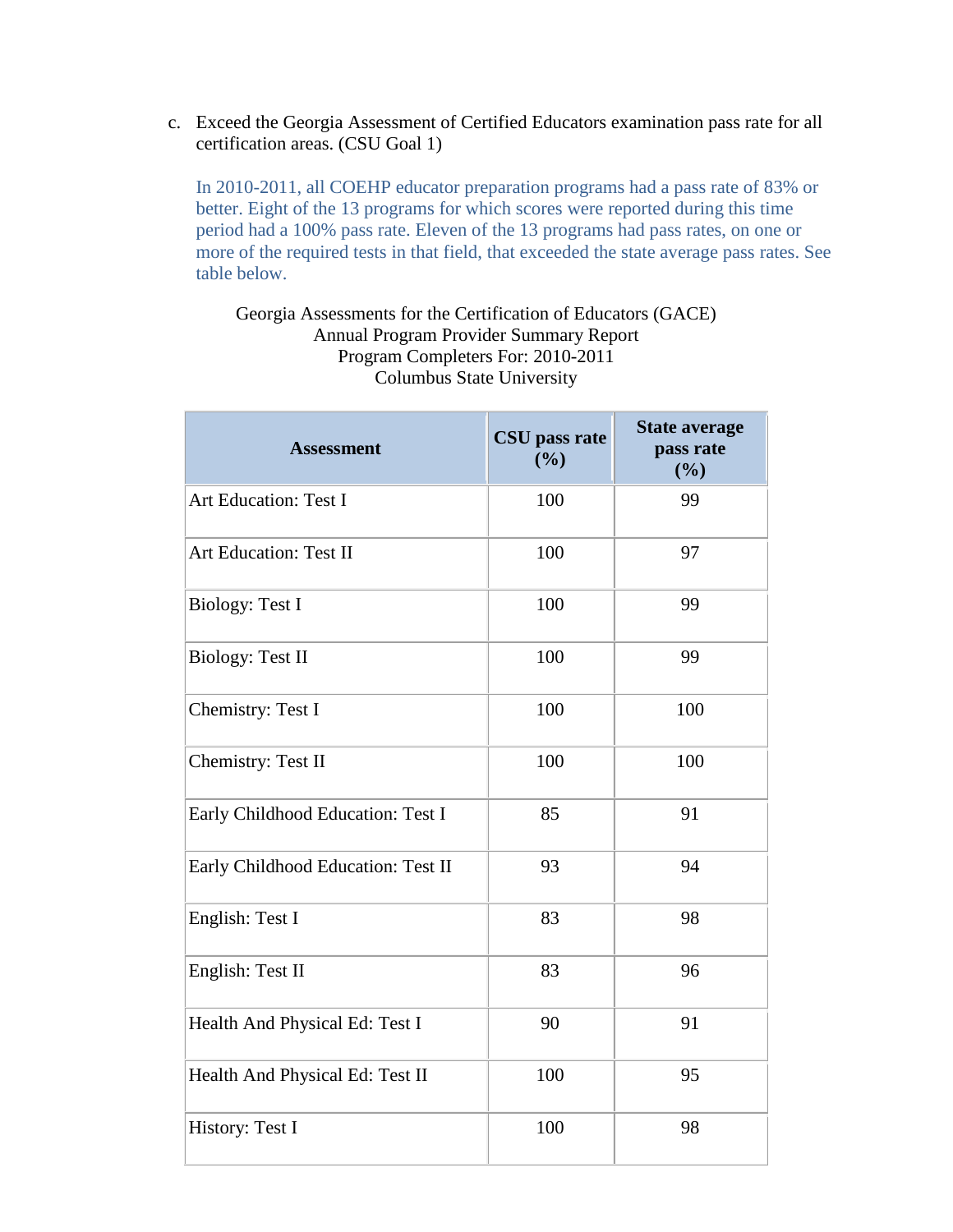| <b>Assessment</b>                   | CSU pass rate<br>(%) | <b>State average</b><br>pass rate<br>(%) |
|-------------------------------------|----------------------|------------------------------------------|
| History: Test II                    | 90                   | 98                                       |
| <b>Mathematics: Test I</b>          | 100                  | 99                                       |
| <b>Mathematics: Test II</b>         | 100                  | 99                                       |
| Middle Grades Language Arts         | 100                  | 96                                       |
| <b>Middle Grades Mathematics</b>    | 89                   | 90                                       |
| Middle Grades Reading               | 100                  | 100                                      |
| <b>Middle Grades Science</b>        | 100                  | 98                                       |
| Middle Grades Social Science        | 86                   | 93                                       |
| Music: Test I                       | 100                  | 99                                       |
| Music: Test II                      | 93                   | 99                                       |
| Science: Test I                     | 100                  | 97                                       |
| Science: Test II                    | 100                  | 91                                       |
| Spanish: Test I                     | 100                  | 100                                      |
| Spanish: Test II                    | 100                  | 100                                      |
| Spec Ed General Curriculum: Test I  | 100                  | 99                                       |
| Spec Ed General Curriculum: Test II | 100                  | 99                                       |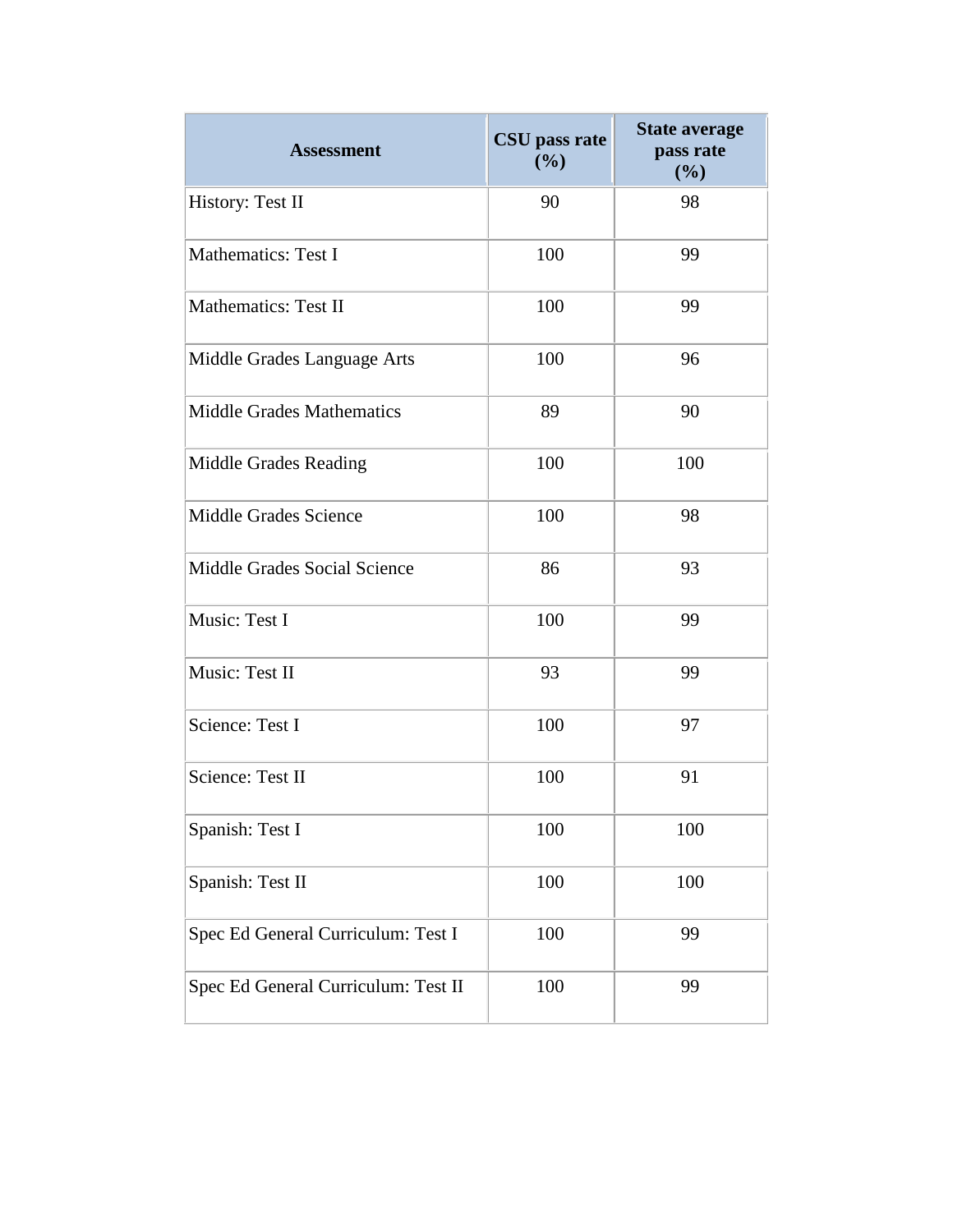- 3. Add new graduate degrees to address the need of the region (CSU Goal 1):
	- a. Master of Science degree in Exercise Science

The MS in Exercise Science was approved by the CSU curriculum committees and Graduate Council. Plans are to submit the program proposal to the Board of Regents within the next two years for review and system approval.

#### b. Master of Science degree in Nursing

The MS in Nursing was approved by the Board of Regents in Spring 2011. The first cohort of students was admitted in Fall 2011.

#### c. Master of Public Health

The Master of Public Health program has been developed and approved by both the HPEX and COEHP curriculum committees. The proposal will be submitted to the CSU Graduate Council in Fall 2012 for approval. Additional faculty with public health credentials have been added to the Health Science team to support this program.

#### d. Master of Education degree in Student Affairs

The MEd in Student Affairs was approved by the CSU curriculum committees and Graduate Council and was submitted to the Board of Regents for review but was not approved. We do offer an Educational Leadership Higher Education Track.

#### e. Master of Science degree in Marriage, Couple and Family Counseling

The Department of Counseling, Foundations, and Leadership is not currently pursuing the creation of a degree program in Marriage and Family Therapy. While this may be a viable addition to the degree offerings of the department in the future, faculty have made a decision to focus on a certificate program. The certificate program in Marriage and Family Therapy is a certification program that prepares students for state licensure as a marriage and family therapist.

#### f. Online Master of Arts in Teaching Degree in Math and Science Education

The online MAT in Math and Science was implemented in Spring 2009.

|           | # of candidates<br>admitted | <b>Total enrollment</b> | # of program<br>completers |
|-----------|-----------------------------|-------------------------|----------------------------|
| 2009-2010 | 12 math                     | 12 math                 | <b>NA</b>                  |
|           | 5 science                   | 11 science              |                            |
| 2010-2011 | 12 math                     | 22 math                 | 5 math                     |
|           | 5 science                   | 16 science              | 4 science                  |
| 2011-2012 | 4 math                      | 14 math                 | 2 math                     |
|           | 5 science                   | 10 science              | 2 science                  |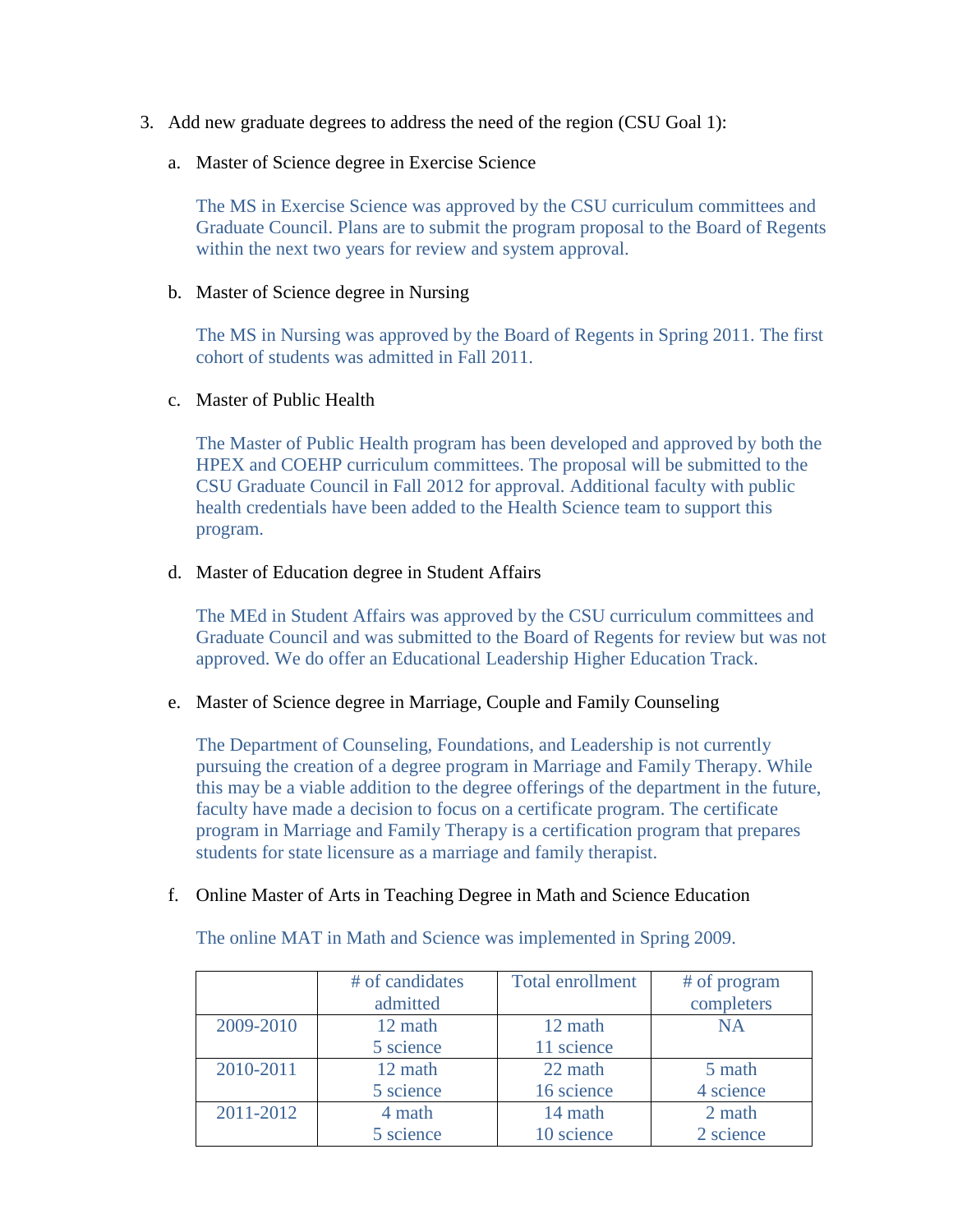g. Specialist Degree in Special Education

The EdS in Special Education was approved by the Board of Regents in Spring 2011. The first cohort of six students began the program in Fall 2011.

4. Achieve outstanding ratings (4) on all indicators of the Regent's Principles and Actions for teachers, counselors, and leaders. (CSU Goal 1)

Institutions are not currently required to submit institutional reports addressing the Regents' Principles and Actions for the preparation of counselors and leaders. Teacher preparation programs are required to submit NCATE Part C reports and 20,000 by 2020 updates in the place of their  $P \& A$  reports. The BOR has established a task force to review the Principles and Actions before going forward with the requirement for this reporting in the future.

- 5. Expand programs to address the needs in the region. (CSU Goal 1)
	- a. Revise Master of Education Degree in Special Education to include Adaptive Curriculum as a specialty.

Currently under development

b. Create Online RN to BSN program for nursing.

In 2009-2010, the RN-BSN program was revised to reflect the new BSN program outcomes. The first cohort of 22 students enrolled in the online RN to BSN program in Fall 2010. This program was also placed fully online (except for a community clinical experience that can be done in the student's geographic area with a faculty approved preceptor). The program is 12-months in length and courses are offered in 8-10 week sessions making the load more manageable for working nurses. The program starts every October but multiple entry points are being considered.

|                  | Enrollment | # of program completers |
|------------------|------------|-------------------------|
| <b>Fall 2010</b> | 22         | NA                      |
| Spring 2011      |            |                         |
| <b>Fall 2011</b> | 69         |                         |
| Spring 2012      |            |                         |

The first cohort in the online RN to BSN program enrolled in classes in Fall 2010.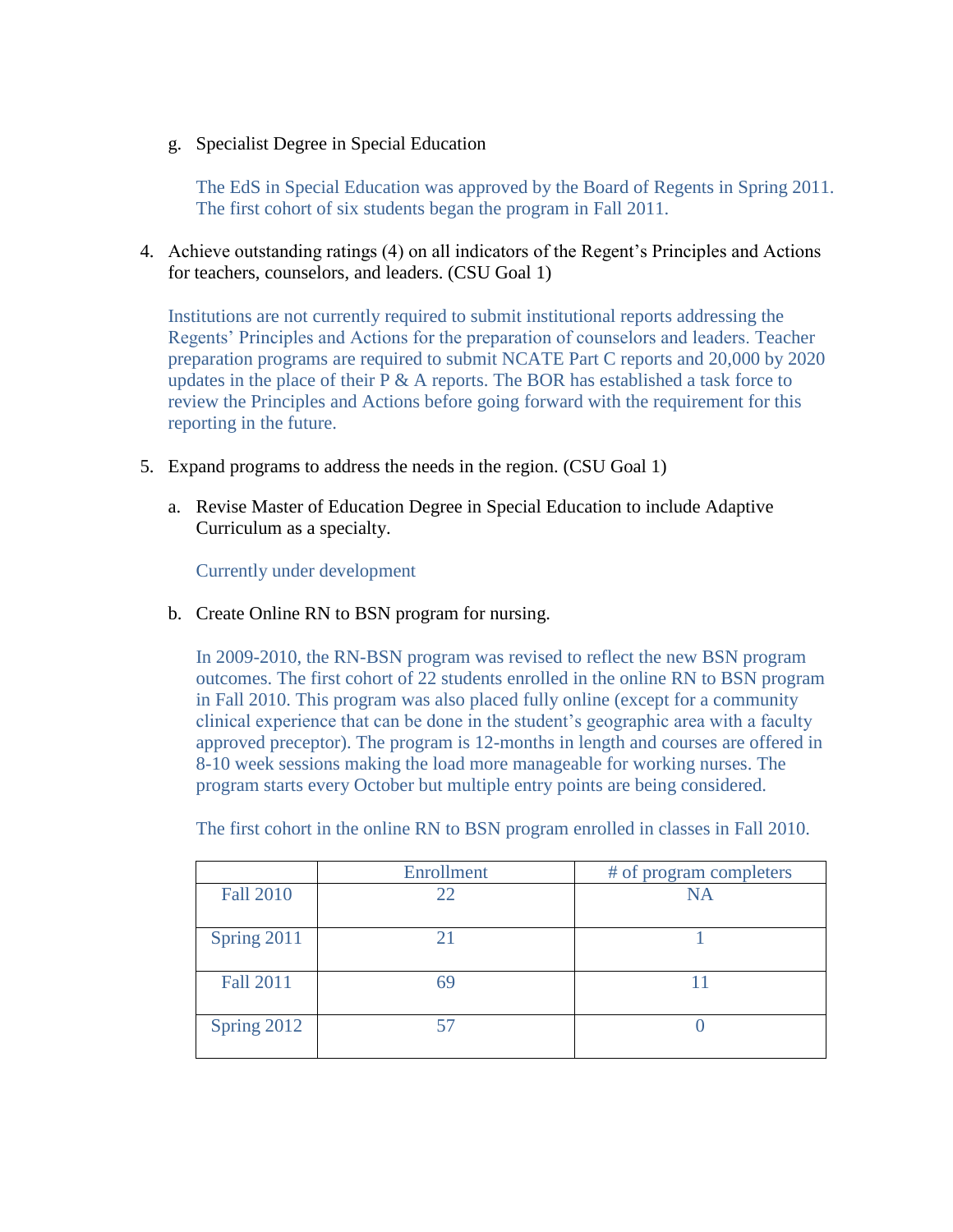c. Create Online BSN to MSN program for nursing.

The MSN program was approved by the BOR in spring 2011. This 4-semester program offers tracks in education and leadership and is fully online except for a practicum. This program is offered collaboratively with Clayton State University and Georgia Southwestern University. The curriculum is currently being revised to reflect the new American Association of Colleges of Nursing (AACN) standards.

d. Develop and offer an online Master of Education in Educational Leadership

The online MEd in Educational Leadership was implemented in Spring 2009.

|           | # of candidates<br>admitted | Total enrollment | # of program<br>completers |
|-----------|-----------------------------|------------------|----------------------------|
| 2009-2010 |                             |                  |                            |
| 2010-2011 |                             |                  |                            |
| 2011-2012 |                             | 42               |                            |

# e. Create EDS Leadership online

A substantive change report was submitted to the Georgia Professional Standards Commission (PSC) in Spring 2011. The online EdS program in Educational Leadership was approved and will start in Fall 2012.

- 6. Obtain or maintain national accreditation/recognition for all eligible programs
	- a. Maintain NCATE/PSC accreditation.

Preparations are underway for the Spring 2013 onsite continuing approval review. Program reports will be submitted to the PSC in September 2011.

b. Obtain National Accreditation of both the undergraduate and graduate programs in Health Science by the Council of Education in Public Health (CEPH). (CSU Goal 1)

Two additional faculty members will be joining the Health Science team beginning in the Fall 2012 semester. The addition of these two faculty members will provide the qualifications (student-teacher ratio) needed in order to move forward with the accreditation process.

c. Obtain national recognition for educator preparation programs from Specialty Program Associations (SPAs) recognized by NCATE. (CSU Goal 1)

Special Education program reports were submitted to the Counsel on Exceptional Children (CEC) in March 2011. In Fall 2011, we received word that the BSEd and post-bac programs were nationally recognized with conditions. The MAT program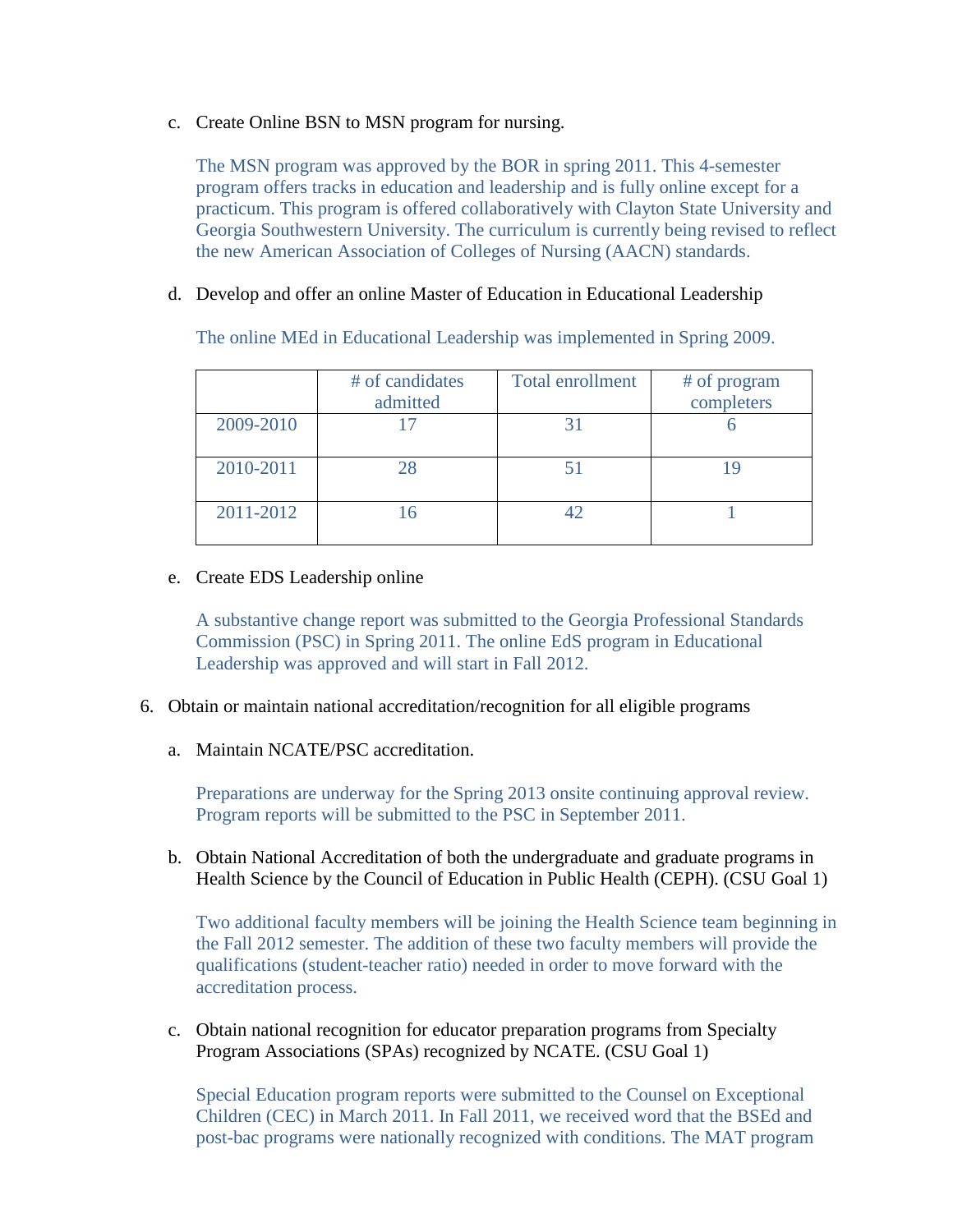required further development. A response to the conditions and a fully developed MAT program report will be submitted in September 2012.

d. Obtain national accreditation from the American Association of Colleges of Nursing while maintaining accreditation from the National League for Nursing Accrediting Commission. (CSU Goal 1)

The School of Nursing was granted full accreditation, without recommendations, from the Commission on Collegiate Nursing Education (CCNE) in March 2010. The initial accreditation was granted for the maximum time of 5 years. The next scheduled visit will be spring 2015. The National League for Nursing Accrediting Commission accreditation was allowed to lapse in December 2010 after receiving notification from CCNE.

e. Maintain national accreditation of counseling programs from Counseling and Counseling Related Educational Programs (CACREP).

The counseling programs completed a self-study and underwent a review by CACREP in 2009. The program maintained their national accreditation from Counseling and Counseling Related Educational Programs of the American Counseling Association through 2017.

- 7. Expand international and study abroad opportunities for COEHP faculty and students.
	- a. Offer HPEX study abroad program in Oxford, England.

The first study abroad Health Science course will be offered in Summer 2012 at the Spencer House on Oxford University's campus in England. Faculty members within the HPEX department are also considering another initiative in partnership with the Department of Teacher Education to offer courses within the Physical Education and Health Science program. In addition, a faculty member will be traveling to Athens, Greece for an international presentation concerning the Exercise Science discipline.

b. Offer Teacher Education study abroad programs in Quito, Ecuador.

Two teacher education study abroad programs have been approved for 2012-2013. Students in EDUC 2120 will have the opportunity to travel to Quito, Ecuador over spring break week, to experience education in another culture. Also, student teachers will have the option of doing a half-semester of student teaching in Quito, Ecuador.

#### **People**

As a leader in graduate education at CSU, the College of Education and Health Professions graduate student enrollment in Fall 2011 was 614 students which is 48% of the 1270 total graduate population at the university. The College of Education and Health Professions has streamlined admission criteria, program accessibility and developed an active recruitment strategy to provide quality programs for educators in the region. COEHP graduate enrollment has increased by approximately 29% since 2002. With continued growth, the College of Education and Health Professions anticipates an enrollment of 800 students by 2013.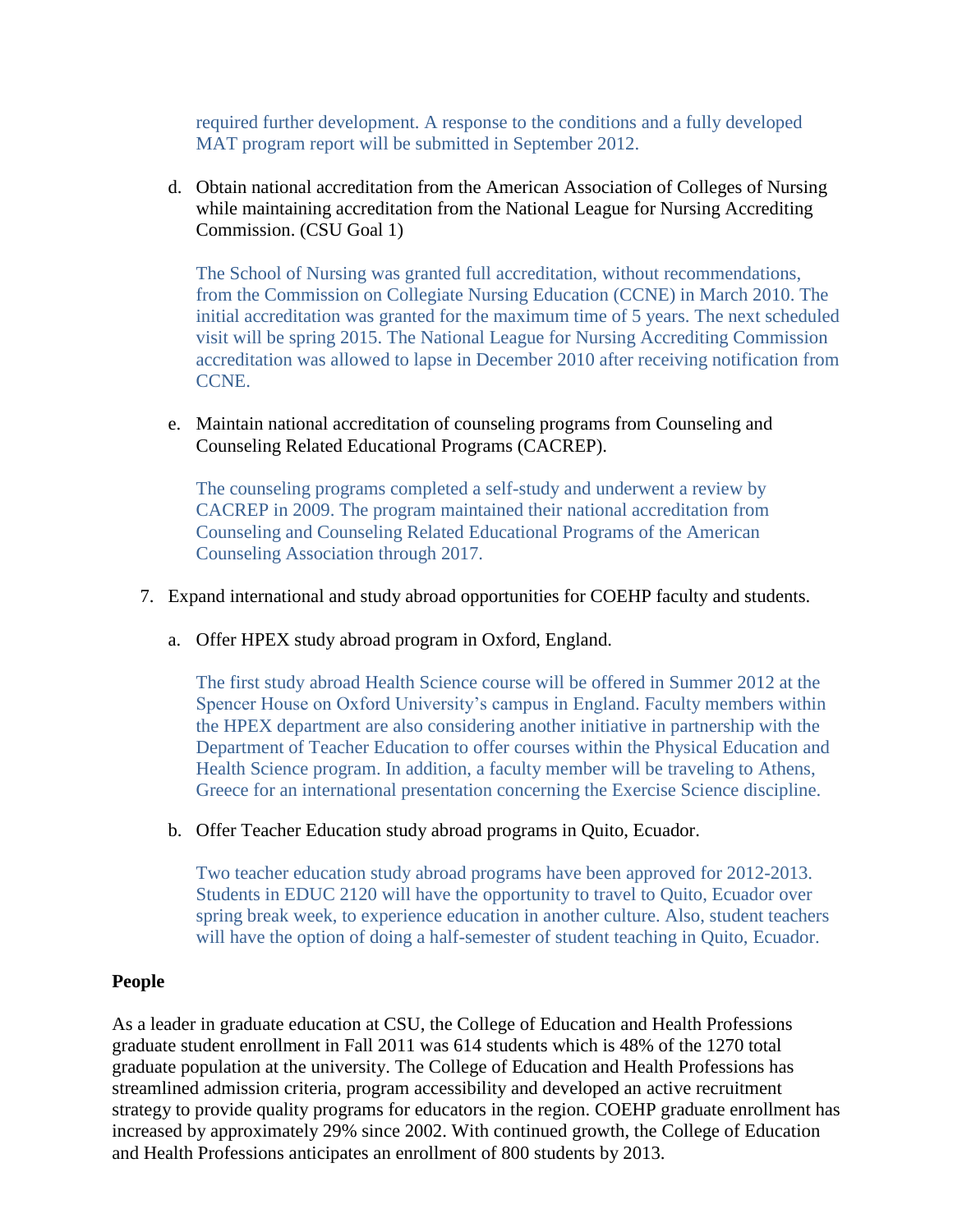Undergraduate enrollment in the College of Education grew to more than 1000 students in 2007 which was a 43% increase since 1997. In 2009, programs in Health Science and the School of Nursing merged with the College of Education to become the College of Education and Health Professions, creating an undergraduate enrollment of more than 1900 students (including enrollment in teacher preparation programs housed in other colleges). In Fall 2011, undergraduate enrollment was at 2044 students in COEHP and other teacher preparation programs.

While the student enrollment in the College of Education and Health Professions has dramatically increased, the number of full-time faculty has not. From 1997 to 2008, the number of faculty increased by three positions (37 to 40 or 8%). In Fall 2009, four health science faculty and 17 nursing faculty were added to the COEHP as a result of the reorganization of the college, but no new faculty positions were added. While the COEHP has seen little increase in the number of full-time faculty since 1997, the university as a whole has increased the number of faculty from 221 in 1997 to 296 in 2009, which is a 34% increase.

As a professional leader in P-12 education and health professions for the region, the College of Education and Health Professions seeks to:

|                                              | Fall 2007 | <b>Fall 2008</b> | Fall 2009*                                  | Fall 2010 | Fall 2011             |
|----------------------------------------------|-----------|------------------|---------------------------------------------|-----------|-----------------------|
| Total Full-Time<br>Faculty                   | 38        | 40               | $61*$<br>40 (Education)<br>21 (Health Prof) | 59        | 62                    |
| <b>Tenured Faculty</b>                       | 20        | 19               | $24*$                                       | 22        | 22                    |
| <b>Tenure-track Faculty</b><br>(not tenured) |           | 12               | $22*$                                       | 20        | 19                    |
| Not on tenure track                          |           | 9                | 15                                          | 17        | $\mathcal{D}^{\circ}$ |

1. Increase the number of qualified faculty. (CSU Goal 1)

 \* *Increase in number of faculty due to addition of Health Science and Nursing faculty as a result of the college reorganization; no new faculty positions added in Fall 2009*

2. Increase the number of full and part-time advisors in the College of Education and Health Professions Student Advising and Field Experiences (SAFE) office. (CSU Goal 1)

|                     | 2007-2008 | 2008-2009 | 2009-2010    | 2010-2011 | 2011-2012 |
|---------------------|-----------|-----------|--------------|-----------|-----------|
| Number of full-time |           |           |              |           |           |
| faculty working as  |           |           |              |           |           |
| advisors            |           |           |              |           |           |
| Number of part-time |           |           |              |           |           |
| faculty working as  |           |           |              |           |           |
| advisors            |           |           |              |           |           |
| Number of part-time | 3         |           | 1 Health     |           |           |
| advisors            |           |           | Science      |           |           |
|                     |           |           | 2 Teacher Ed |           |           |
|                     |           |           | 2 Nursing    |           |           |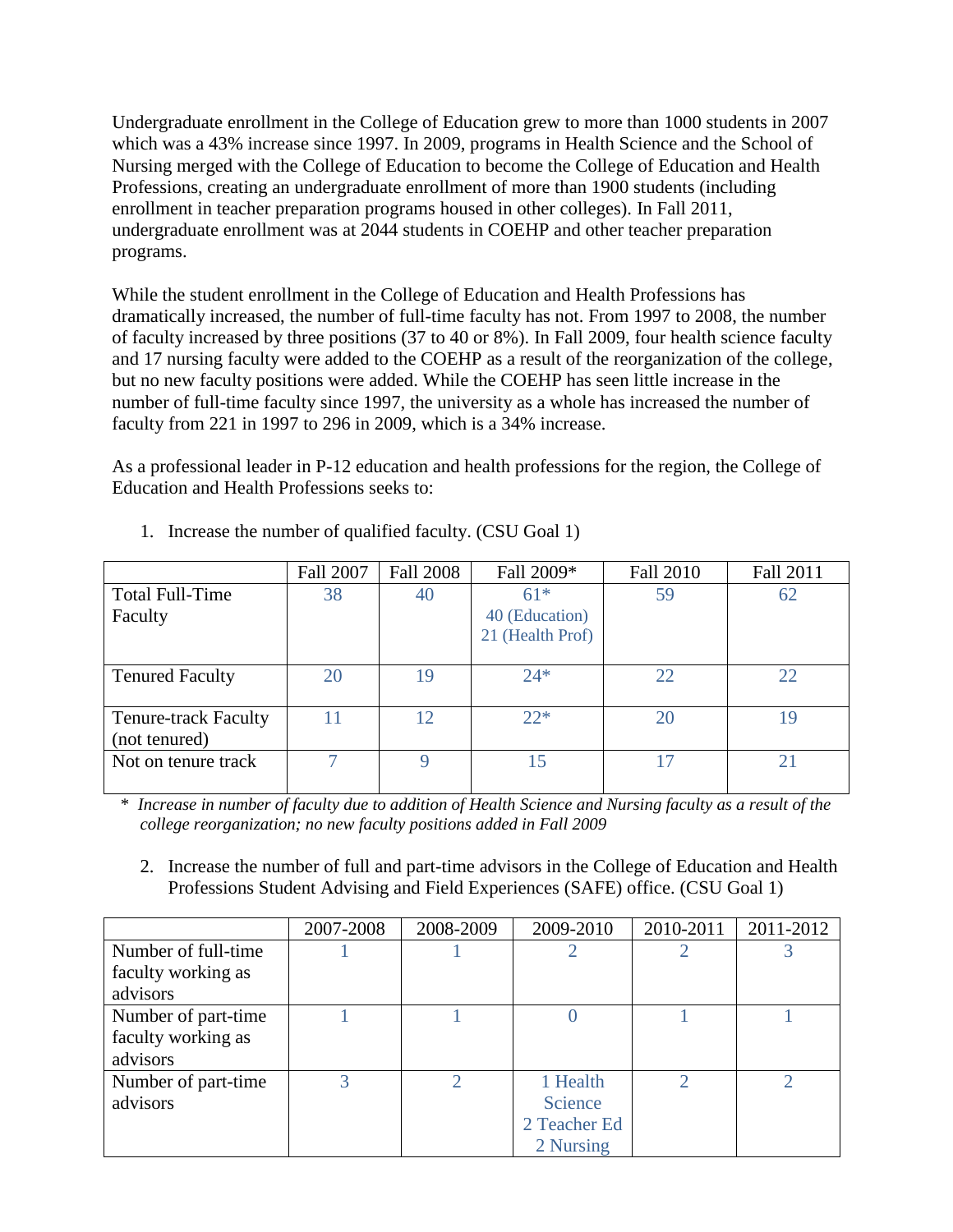3. Increase the number of candidates enrolled in high need fields in the following areas: Special Education, Mathematics Education, Science Education, Middle Grade Mathematics, Middle Grades Science, English Education, History Education, Foreign Language Education and Nursing. (CSU Goal 2)

|                    |               | rumber or candidates Embreu by Frogram |                         |               |               |               |
|--------------------|---------------|----------------------------------------|-------------------------|---------------|---------------|---------------|
|                    | 2007-2008     | 2008-2009                              | 2009-2010               | 2010-2011     | 2011-2012     | $\frac{0}{0}$ |
|                    |               |                                        |                         |               |               | change        |
|                    |               |                                        |                         |               |               | since         |
|                    |               |                                        |                         |               |               | 2007          |
|                    |               |                                        |                         |               |               |               |
| Special            | 106           | 133                                    | 116                     | 140           | 120           | $+13%$        |
| Education          | (56 BSEd, 8)  | (65 BSEd, 16)                          | (66 BSEd, 8)            | (81 BSEd, 13) | (84 BSEd, 11) |               |
|                    | PB, 42        | PB, 52                                 | PB, 42                  | PB, 46        | PB, 25        |               |
|                    | MAT)          | MAT)                                   | MAT)                    | MAT)          | MAT)          |               |
| Secondary          | 53            | 54                                     | 82                      | 86            | 59            | $+11%$        |
| <b>Mathematics</b> | (43 BS, 3)    | (31 B.S. 7)                            | (44 B <sub>S</sub> , 5) | (40 BA/BS, 4) | (36 BA/BS, 1) |               |
|                    | PB, 7 MAT)    | PB, 11 MAT,                            | PB, 21 MAT,             | PB, 20 MAT,   | PB, 8 MAT,    |               |
|                    |               | 5 MATC)                                | 12 MATC)                | 22 MATC)      | 14 MATC)      |               |
| Secondary          | 43            | 48                                     | 57                      | 48            | 52            | $+21%$        |
| Science            | (28 BA/BS, 1) | (25 BA/BS, 5                           | (29 BA/BS, 5            | (22 BA/BS, 1) | (35 BA/BS, 2) |               |
|                    | PB, 14        | PB, 10 MAT,                            | PB, 12 MAT,             | PB, 9 MAT,    | PB, 5 MAT,    |               |
|                    | MAT)          | 8 MATC)                                | 11 MATC)                | 16 MATC)      | 10 MATC)      |               |
| Middle Grades      | 127           | 119                                    | 129                     | 128           | 100           | $-21%$        |
|                    | (95 BSEd, 17  | (77 BSEd, 13)                          | (93 BSEd, 4             | (86 BSEd, 11) | (82 BSEd, 5)  |               |
|                    | PB, 15        | PB, 29                                 | PB, 32                  | PB, 31        | PB, 13        |               |
|                    | MAT)          | MAT)                                   | MAT)                    | MAT)          | MAT)          |               |
| Secondary          | 87            | 89                                     | 101                     | 90            | 76            | $-13%$        |
| English            | (62 BA, 5)    | (55BA, 9)                              | (67BA, 1                | (60BA, 3)     | (55 BA, 1     |               |
|                    | PB, 20        | PB, 25                                 | PB, 33                  | PB, 27        | PB, 20        |               |
|                    | MAT)          | MAT)                                   | MAT)                    | MAT)          | MAT)          |               |
| Secondary          | 101           | 96                                     | 118                     | 101           | 78            | $-23%$        |
| <b>History</b>     | (86 BA, 6     | (76 BA, 6)                             | (98 BA, 2)              | (80 BA, 6)    | (71BA, 0)     |               |
|                    | PB, 9 MAT)    | PB, 14                                 | PB, 18                  | PB, 15        | PB, 7 MAT)    |               |
|                    |               | MAT)                                   | MAT)                    | MAT)          |               |               |
| Foreign            | 31            | 13                                     | 19                      | 19            | 20            | $-35%$        |
| Language           | (28 BA, 3)    | (12 BA, 1)                             | (18 BA, 1               | (11BA, 8      | (17BA, 3)     |               |
| Education          | PB)           | PB)                                    | PB)                     | PB)           | PB)           |               |
| <b>Nursing</b>     | 464           | 483                                    | 521                     | 581           | 666           | $+44%$        |
|                    |               |                                        |                         |               |               |               |

**Number of Candidates Enrolled by Program**

*Sources: CSU Facts and Figures:<http://ir.colstate.edu/reports/factsfigures.asp> and "Students by Major by Department" report in ISIS; MAT and post-bac enrollments taken from PAAR.*

4. Increase the number of graduates recommended for certification and licensure in high need fields especially in the following areas: Special Education, Mathematics Education, Science Education, Middle Grade Mathematics, Middle Grades Science, English Education, History Education, Foreign Language Education and Nursing. (CSU Goal 2)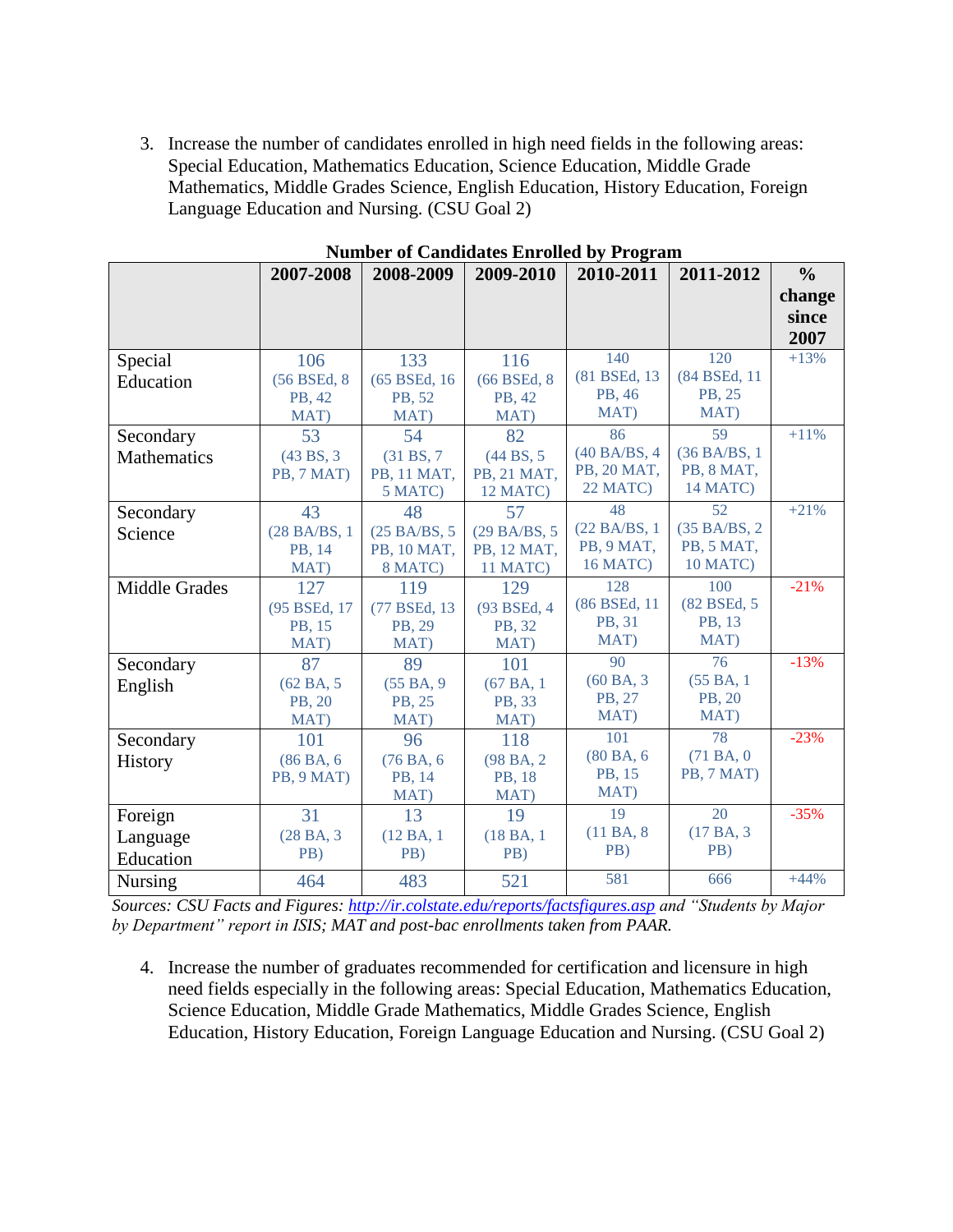|           | <b>Teacher Preparation Programs</b>                         |                                                                         | <b>Nursing</b>                                          |                                                                     |  |
|-----------|-------------------------------------------------------------|-------------------------------------------------------------------------|---------------------------------------------------------|---------------------------------------------------------------------|--|
|           | Number of<br>candidates<br>recommended<br>for certification | Number of<br>minority<br>candidates<br>recommended<br>for certification | Number of<br>candidates<br>recommended<br>for licensure | Number of<br>minority<br>candidates<br>recommended<br>for licensure |  |
| 2006-2007 | 380                                                         | 26                                                                      |                                                         |                                                                     |  |
| 2007-2008 | 303                                                         | 58                                                                      |                                                         |                                                                     |  |
| 2008-2009 | 359                                                         | 109                                                                     |                                                         |                                                                     |  |
| 2009-2010 | 256                                                         | 68                                                                      | 84                                                      | 33                                                                  |  |
| 2010-2011 | 242                                                         | 73                                                                      | 82                                                      | 37                                                                  |  |
| 2011-2012 | 211                                                         | 68                                                                      | 81                                                      | 33                                                                  |  |

# **Number of Candidates Recommended for Certification and Licensure**

5. Increase the number of candidates admitted to the Teacher Education Program. (CSU Goal 2)

|           | Summer | Fall | Spring | Total |
|-----------|--------|------|--------|-------|
| 2006-2007 | 44     | 72   | 93     | 209   |
| 2007-2008 | 39     | 117  | 90     | 246   |
| 2008-2009 | 53     | 77   | 88     | 218   |
| 2009-2010 | 106    | 127  | 75     | 308   |
| 2010-2011 | 53     | 67   | 107    | 227   |
| 2011-2012 | 34     | 83   | 69     | 187   |

6. Increase the number of candidates admitted to the undergraduate nursing program. (CSU Goal 2)

|           | Number of pre-nursing | Number of nursing      |
|-----------|-----------------------|------------------------|
|           | candidates            | candidates             |
| 2009-2010 | 330 Fall, 299 Spring  | 194 Fall, 181 Spring   |
| 2010-2011 | 425 Fall, 383 Spring  | 216 Fall*, 214 Spring* |
| 2011-2012 | 396 Fall, 395 Spring  | 197 Fall, 187 Spring   |

\*These numbers include 19 RN-BSN students in Fall, 22 RN-BSN students in Spring.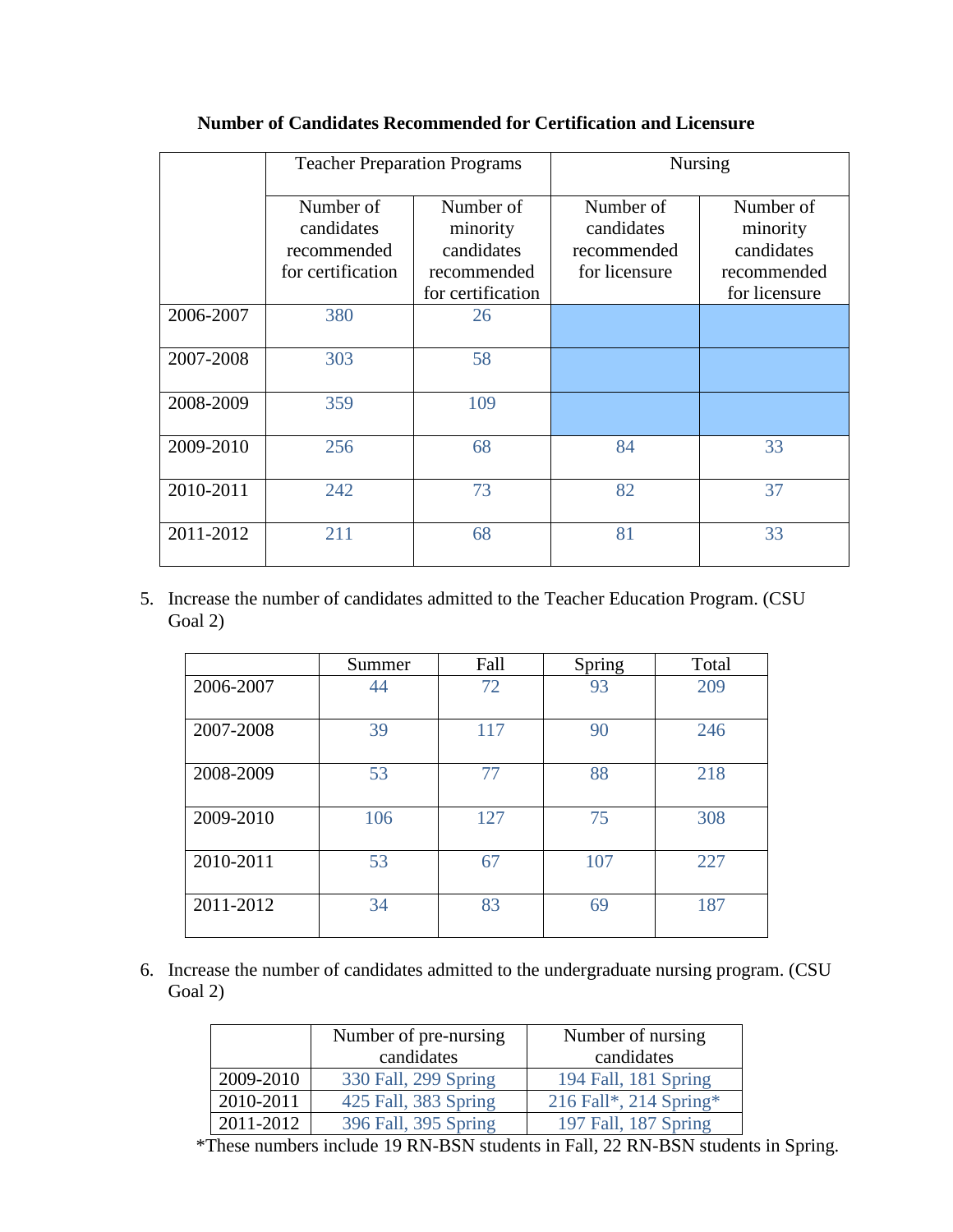7. Increase the number of graduate students enrolled in the College of Education and Health Professions. (CSU Goal 2)

The College has streamlined admission criteria, program accessibility, and developed an active recruitment strategy to provide quality programs for educators in the region. Graduate enrollment in the COEHP has increased by 66% from Fall 2006 to Fall 2010, but enrollment dropped by 1.6% from Fall 2010 to Fall 2011.

|                    | Fall 2006 | Fall 2007 | <b>Fall 2008</b> | <b>Fall 2009</b> | Fall 2010   Fall 2011 |            |
|--------------------|-----------|-----------|------------------|------------------|-----------------------|------------|
| Number of graduate | 358       | 539       |                  | 624              | 624                   | 614        |
| students enrolled  |           | $(+51\%)$ | $(+3%)$          | $(+12\%)$        |                       | $(-1.6\%)$ |

8. Increase the number of graduate assistantships in the College of Education and Health Professions and include two new graduate assistants to serve as technology assistants for faculty, staff, and students. (CSU Goal 2)

|                             |           | Fall           | Spring         | Summer         |
|-----------------------------|-----------|----------------|----------------|----------------|
| <b>Teacher Education</b>    | 2006-2007 | 9              | 4              | 3              |
|                             | 2007-2008 | 5              | 5              | 3              |
|                             | 2008-2009 | 5              | $\overline{5}$ | 3              |
|                             | 2009-2010 | 6              | $\overline{7}$ | $\overline{2}$ |
|                             | 2010-2011 | $\overline{5}$ | 5              | $\overline{4}$ |
|                             | 2011-2012 | $\overline{4}$ | $\overline{5}$ | $\overline{4}$ |
| Counseling, Foundations &   | 2006-2007 | $\overline{2}$ | $\overline{2}$ | $\overline{2}$ |
| Leadership                  | 2007-2008 | $\overline{2}$ | $\overline{2}$ | $\overline{2}$ |
|                             | 2008-2009 | $\overline{3}$ | 3              | $\overline{4}$ |
|                             | 2009-2010 | $\overline{4}$ | $\overline{4}$ | 5              |
|                             | 2010-2011 | 5              | $\overline{4}$ | $\overline{4}$ |
|                             | 2011-2012 | $\overline{4}$ | $\overline{4}$ | $\overline{3}$ |
| Health, Physical Education, | 2008-2009 | 1              | 1              | 1              |
| <b>Exercise Science</b>     |           | $14*$          | $14*$          | $7*$           |
|                             | 2009-2010 | $\overline{2}$ | $\overline{2}$ | 1              |
| *Hughston Fellows (grant-   |           | $14*$          | $14*$          | $7*$           |
| funded positions)           | 2010-2011 | 1              |                |                |
|                             |           | $12*$          | $7*$           | $6*$           |
|                             | 2011-2012 | $\overline{1}$ | $\overline{1}$ |                |
|                             |           | $12*$          | $12*$          | $6*$           |
| <b>Nursing</b>              | 2009-2010 | $\overline{0}$ | $\overline{0}$ | $\overline{0}$ |
|                             | 2010-2011 | $\overline{0}$ | $\overline{0}$ | $\overline{0}$ |
|                             | 2011-2012 | $\overline{0}$ | $\overline{0}$ | $\overline{0}$ |
| Dean's Office               | 2006-2007 | 1              | 1              | $\overline{2}$ |
|                             | 2007-2008 | 3              | $\overline{2}$ | $\overline{2}$ |
|                             | 2008-2009 | $\overline{3}$ | 3              | $\overline{2}$ |
|                             | 2009-2010 | $\overline{2}$ | 3              | 1              |
|                             | 2010-2011 | $\overline{3}$ | 3              | 3              |
|                             | 2011-2012 | $\overline{2}$ | $\overline{2}$ | 1              |

#### **Number of Graduate Assistants by Department**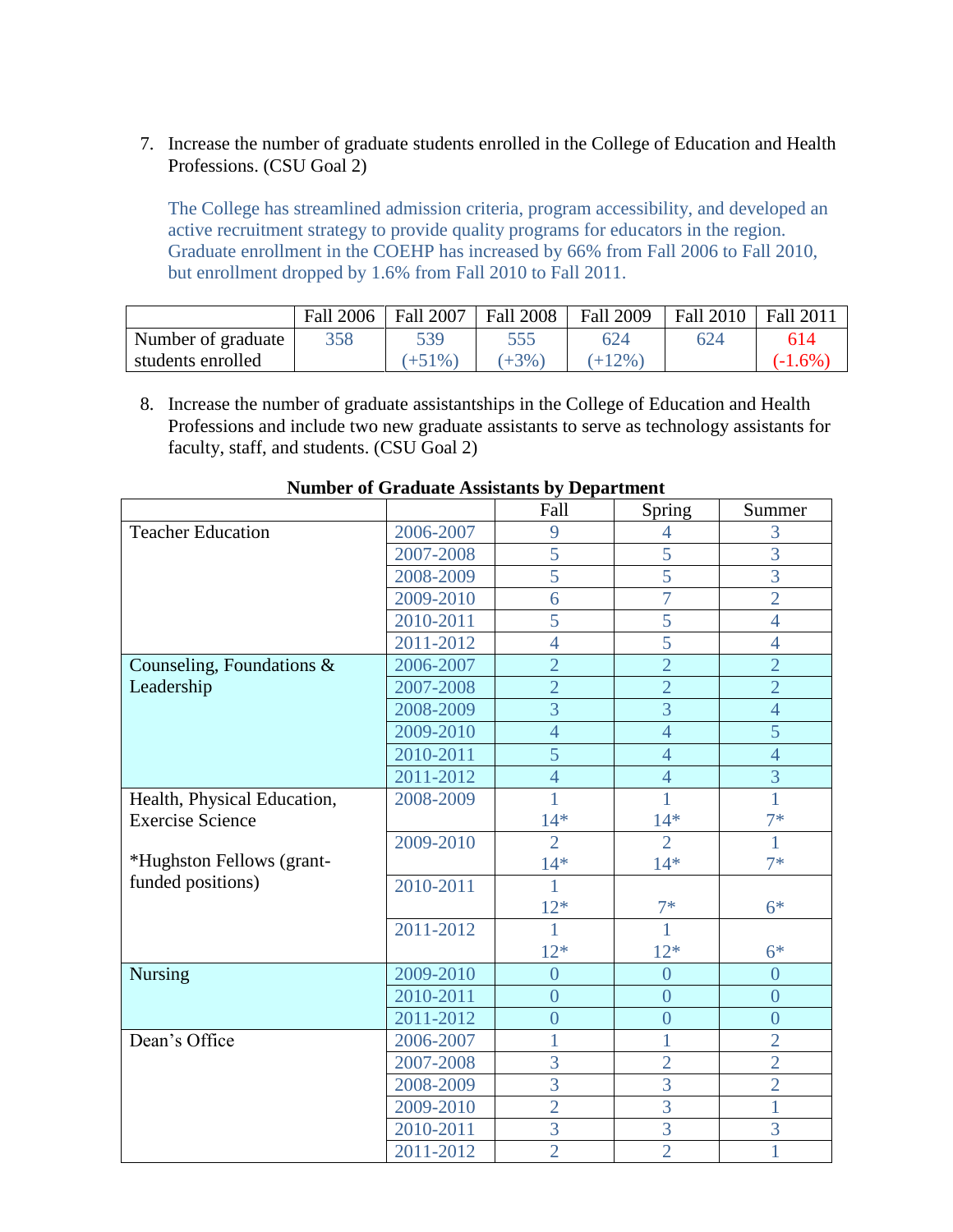|                                                      |           | Fall  | Spring | Summer |
|------------------------------------------------------|-----------|-------|--------|--------|
| <b>Outreach Centers (CQTL,</b><br>CRMC, Oxbow, SAFE) | 2009-2010 | 3     | 3      |        |
|                                                      | 2010-2011 | 3     | 3      |        |
| <b>Total for COEHP</b>                               | 2006-2007 | 12    |        |        |
|                                                      | 2007-2008 | 10    | 9      |        |
| *Hughston Fellows (grant-                            | 2008-2009 | 12    | 12     | 10     |
| funded positions)                                    |           | $14*$ | $14*$  | $7*$   |
|                                                      | 2009-2010 | 17    | 19     | 10     |
|                                                      |           | $14*$ | $14*$  | $7*$   |
|                                                      | 2010-2011 | 17    | 15     | 11     |
|                                                      |           | $12*$ | $7*$   | $6*$   |
|                                                      | 2011-2012 | 11    | 12     | 8      |
|                                                      |           | $12*$ | $12*$  | $6*$   |

9. Add full-time staff to support technology needs for faculty. (CSU Goal 2 and CSU Goal 5)

The COEHP Dean's Office is helping to fund a staff position for a person who provides training and support for faculty in the area of technology. This person also teaches a graduate technology course for the Department of Teacher Education.

# 10. Add full-time web developer. (CSU Goal 2 and CSU Goal 5)

In 2009-2010, a web developer was assigned to a  $\frac{4}{10}$  position with the COEHP. The COEHP Dean's Office is helping to fund this position.

11. Add full-time development coordinator. (CSU Goal 4)

A full-time development coordinator was hired in Spring 2009.

12. Increase administrative staff support for COEHP. (CSU Goal 1)

A part-time secretary was hired in the Dean's Office in Fall 2011.

# **Finance**

In 1997, the College of Education had no endowed scholarships or faculty chairs. By 2007, the College of Education secured two endowed faculty chairs and more than 10 endowed scholarships.

In 2007, the College of Education began its first unrestricted endowment for benefit of the College. The endowment began in summer 2007 with gifts of \$5,000 or greater.

In Fall 2007, the College of Education conducted its first annual fund (Friends of the College of Education) to raise unrestricted funds to support faculty recruitment and development, program development, enhanced faculty and student instructional technology, and dynamic community educational programs.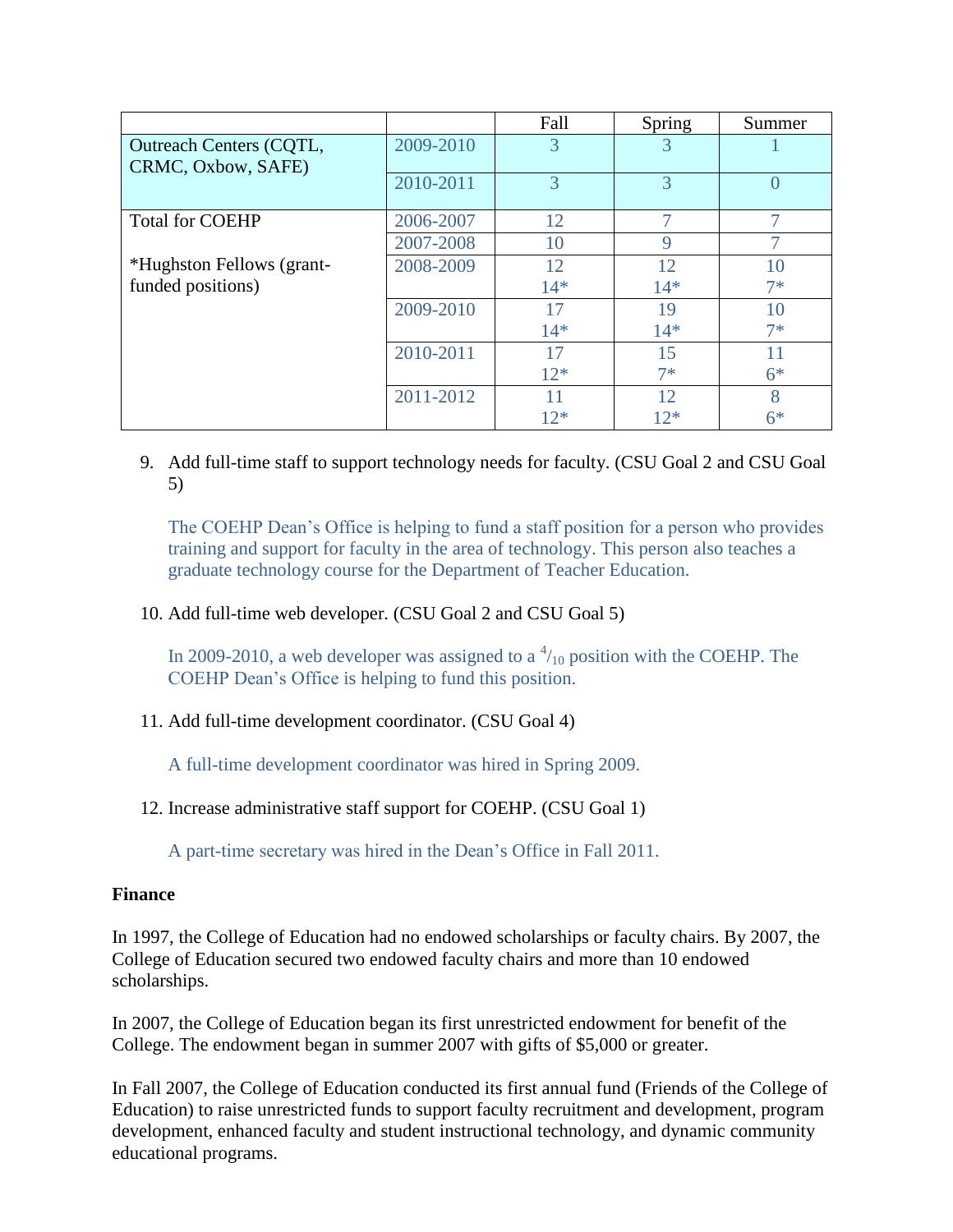As a P-12 educational leader for the region, the College of Education and Health Professions seeks to:

- 1. Achieve endowments to support College of Education and Health Professions programs, faculty, and students.
	- a. Achieve a \$2,000,000 College of Education and Health Professions Endowment supported by the Education Order which is funded by gifts of \$5,000 or greater. (CSU Goal 4)

|           | Total amount given each | <b>Total Endowment</b> |
|-----------|-------------------------|------------------------|
|           | year                    |                        |
| 2006-2007 | \$5,000.00              | \$5,000.00             |
| 2007-2008 | \$24,324.01             | \$29,355.07            |
| 2008-2009 | \$251,688.94            | \$290,069.09           |
| 2009-2010 | \$12,265.62             | \$330,332.28           |
| 2010-2011 | \$1,000.00              | \$371,180.75           |
| 2011-2012 | \$322.32                | \$373,711.35           |

b. Achieve a \$500,000 School of Nursing Endowment supported by gifts of \$5,000 or greater. (CSU Goal 4)

This was in development in 2009-2010, but efforts were redirected to build a community campaign to match gifts pledged by the hospitals. Champ Baker is leading an effort to secure pledges from physicians within the community. These funds will support additional nursing expansions, including the RN-to-BSN and MSN degree programs.

In 2010-2011, the Doctors for Nursing campaign, led by Dr. Champ Baker, helped to raise approximately \$40,000 for the School of Nursing. This fund-raising effort will be done every other year.

- 2. Achieve gifts to name the college and school.
	- a. Achieve a \$10,000,000 gift to name the College of Education and Health Professions. (CSU Goal 4)
	- b. Achieve a \$3,000,000 gift to name the School of Nursing. (CSU Goal 4)
- 3. Increase annual giving
	- a. Achieve a \$25,000 Friends of Education annual fund for the College of Education and Health Professions. (CSU Goal 4)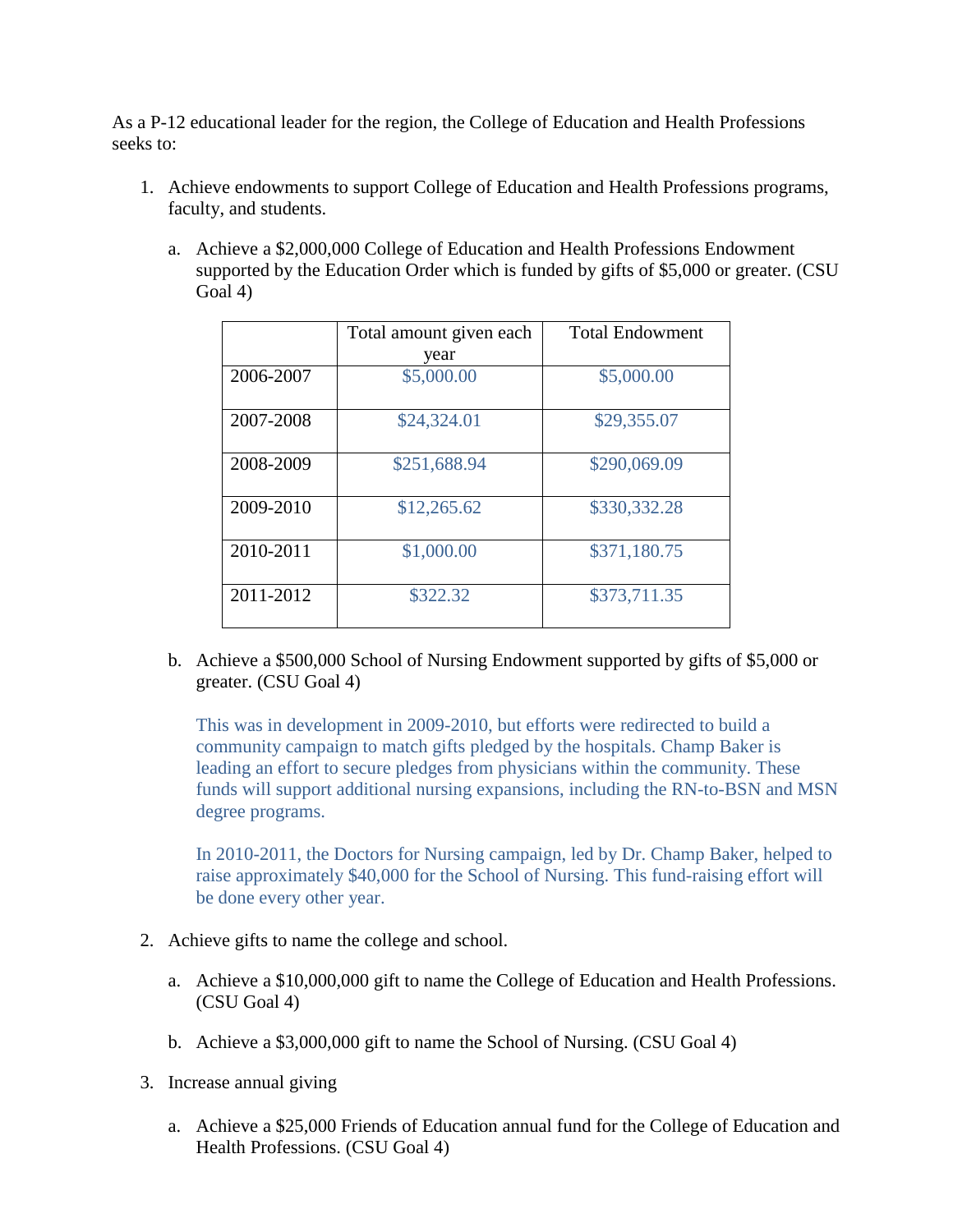|           | Total amount given during AY |
|-----------|------------------------------|
| 2006-2007 | \$0.00                       |
| 2007-2008 | \$7,488                      |
| 2008-2009 | \$15,505                     |
| 2009-2010 | \$22,980                     |
| 2010-2011 | \$17,259.18                  |
| 2011-2012 | \$14,023.72                  |

b. Establish and achieve a \$15,000 Friends of Nursing annual fund for the College of Education and Health Professions. (CSU Goal 4)

In progress as part of the community nursing initiative. The plan is to raise these funds by developing alumni giving within the SON.

We have increased our Nurses Alumni Group registration from approximately 50 to over 200 during 2011-2012.

c. Establish and achieve a \$5,000 Friends of the Health Sciences annual fund for the College of Education and Health Professions. (CSU Goal 4)

Representatives from various health professions throughout the community have been solicited to join the Friends of Health Sciences. Currently, the HPEX department chair is working with the COEHP development coordinator to galvanize support for this annual fund initiative.

- 4. Increase number of donors.
	- a. Achieve 500 donors for the "Friends" of Education. (CSU Goal 4)

|           | Number of donors                                           |
|-----------|------------------------------------------------------------|
| 2006-2007 |                                                            |
| 2007-2008 | 55                                                         |
| 2008-2009 | 51                                                         |
| 2009-2010 | 62                                                         |
| 2010-2011 | 51                                                         |
| 2011-2012 | 15 (no phone a thon this year for<br>edu, instead for nsg) |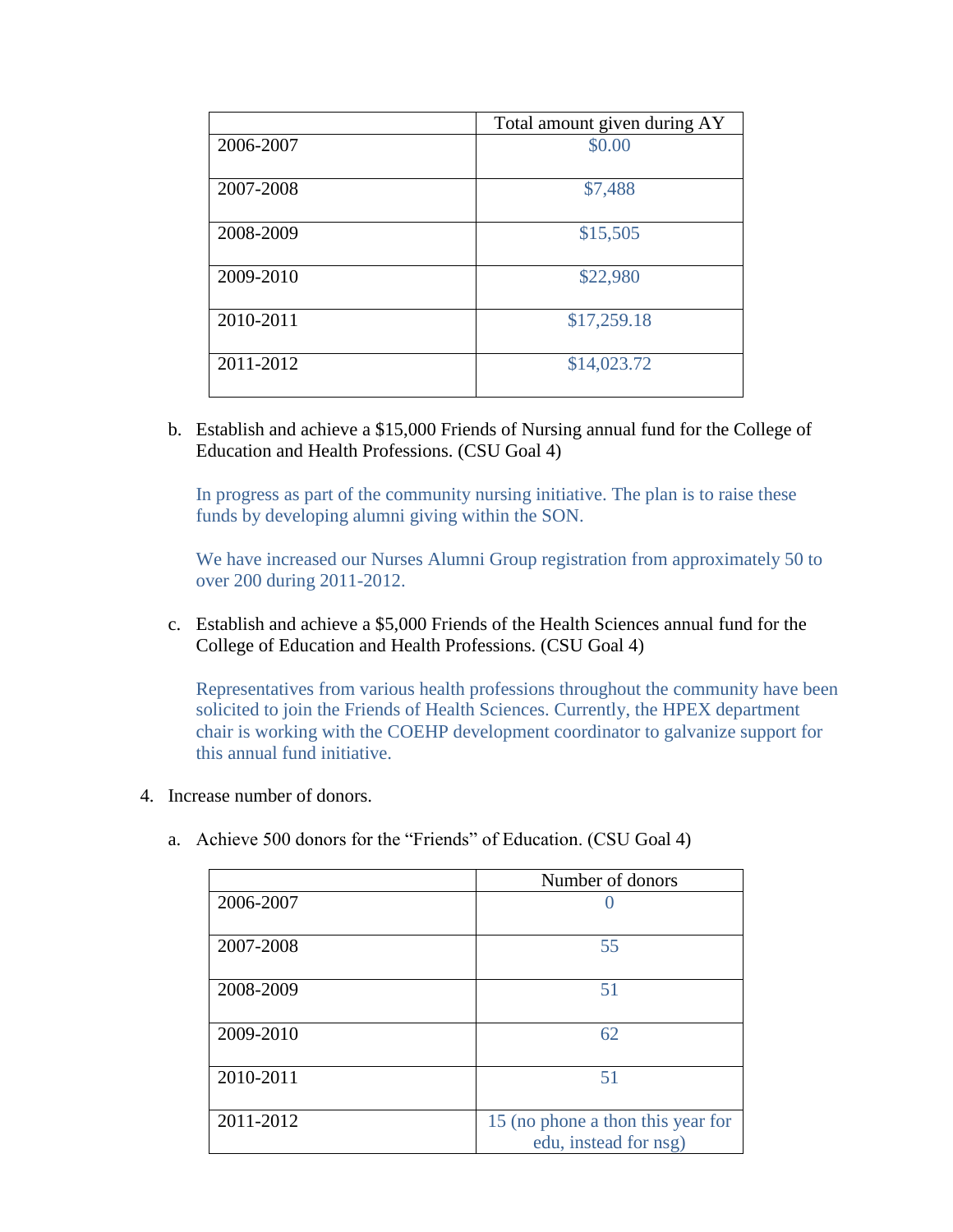b. Achieve 200 donors for the "Friends" of Nursing. (CSU Goal 4)

60 donors with \$6,815.

- c. Achieve 50 donors for the "Friends" of the Health Sciences. (CSU Goal 4)
- 5. Increase funds to support faculty professional development and research. (CSU Goal 1 and Goal 4)

|          | Allocation from State Funds (Amount available from Department Foundation Accounts) |             |             |                |              |           |  |  |
|----------|------------------------------------------------------------------------------------|-------------|-------------|----------------|--------------|-----------|--|--|
|          | <b>CFL</b>                                                                         | Teacher     | <b>HPEX</b> | <b>Nursing</b> | <b>COEHP</b> | Total     |  |  |
|          | funds                                                                              | Education   | funds       | funds          | (multiple    | available |  |  |
|          |                                                                                    | funds       |             |                | sources)     | for COEHP |  |  |
|          |                                                                                    |             |             |                |              | Faculty   |  |  |
| 2006-    | \$10,080                                                                           | \$9,249     |             |                | \$13,000     | \$40,117  |  |  |
| 2007     |                                                                                    | (\$7788)    |             |                |              |           |  |  |
|          |                                                                                    |             |             |                |              |           |  |  |
| 2007-    | \$9,818                                                                            | \$9,249     |             |                | \$15,000     | \$40,944  |  |  |
| 2008     |                                                                                    | $(\$6877)$  |             |                |              |           |  |  |
|          |                                                                                    |             |             |                |              |           |  |  |
| 2008-    | \$9,818                                                                            | \$9,249     |             |                | \$7,500      | \$31,895  |  |  |
| 2009     |                                                                                    | $(\$5328)$  |             |                |              |           |  |  |
|          |                                                                                    |             |             |                |              |           |  |  |
| 2009-    | \$9,229                                                                            | \$8,694     | \$1,410     | \$22,424       | \$37,500     | \$86,075  |  |  |
| 2010     |                                                                                    | $(\$6818)$  |             |                |              |           |  |  |
|          |                                                                                    |             |             |                |              |           |  |  |
| 2010-    | \$9,818                                                                            | \$9,249     | \$2,276     | \$23,535       | \$48,465     | \$93,343  |  |  |
| 2011     |                                                                                    |             |             |                |              |           |  |  |
|          |                                                                                    |             |             |                |              |           |  |  |
| $2011 -$ | \$9,818                                                                            | \$9,249     | \$1,410     | \$44,000       | \$24,549     | \$97,152  |  |  |
| 2012     |                                                                                    | $(\$8,126)$ |             |                |              |           |  |  |
|          |                                                                                    |             |             |                |              |           |  |  |

| <b>Amount Available for Professional Development by Department</b>                                        |  |
|-----------------------------------------------------------------------------------------------------------|--|
| $\Lambda$ decetion from State Funds (Amount evolutely from Department Foundation $\Lambda_{\alpha\alpha}$ |  |

6. Increase funds to support student travel for professional development. (CSU Goal 2 and Goal 4)

Funding for student travel comes from a source outside the college. Each college receives a student travel allotment based on student enrollment in the college. The table below shows the total funds available to the COEHP and the amount of student travel money distributed to students in each department. Occasionally, COEHP Student Travel Funds are supplemented by funds from department foundation accounts (amount noted in parentheses).

|           | <b>Total COEHP</b> | Funds      | Funds      | Funds       | Funds          |
|-----------|--------------------|------------|------------|-------------|----------------|
|           | Student            | awarded to | awarded to | awarded to  | awarded to     |
|           | Travel Funds       | CFL.       | Teacher    | <b>HPEX</b> | <b>Nursing</b> |
|           | available          | students   | Education  | students    | students       |
|           |                    |            | students   |             |                |
| 2006-2007 | \$5,845            | \$759      | \$4,954    |             |                |
| 2007-2008 | \$7,120            | \$512      | \$6,608    |             |                |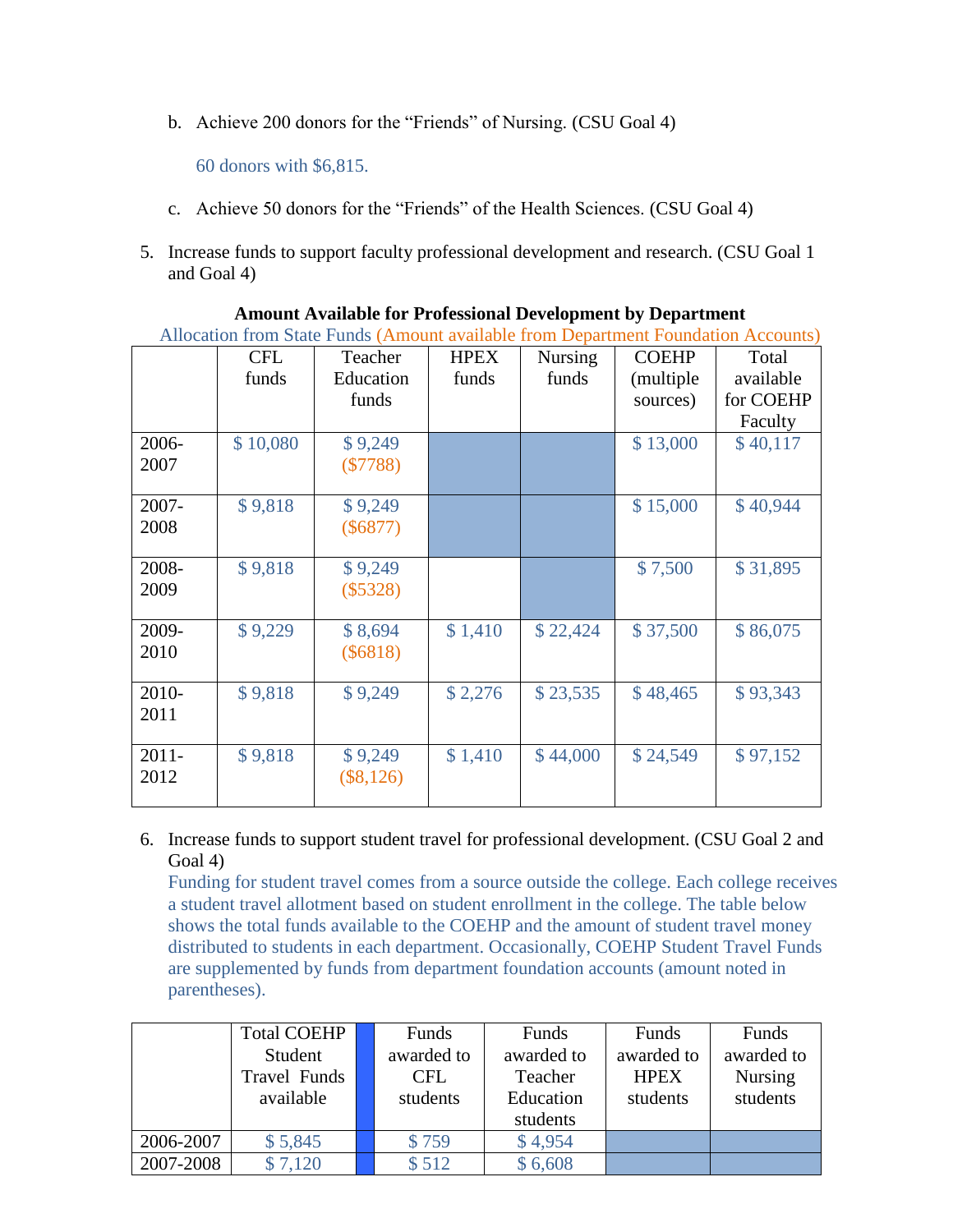|           | <b>Total COEHP</b><br>Student | Funds<br>awarded to | Funds<br>awarded to | Funds<br>awarded to | Funds<br>awarded to |
|-----------|-------------------------------|---------------------|---------------------|---------------------|---------------------|
|           | <b>Travel Funds</b>           | <b>CFL</b>          | Teacher             | <b>HPEX</b>         | <b>Nursing</b>      |
|           | available                     | students            | Education           | students            | students            |
|           |                               |                     | students            |                     |                     |
| 2008-2009 | \$6,680                       | \$1,896             | \$4,784             |                     |                     |
| 2009-2010 | \$7,810                       | \$2,076             | \$5,734             |                     |                     |
|           |                               |                     | $(\$641)$           |                     |                     |
| 2010-2011 | \$6,426                       | \$2,759             | \$1,349             | \$1,481             |                     |
| 2011-2012 | \$6,592                       | \$2,652             | \$4,005             | O                   |                     |
|           |                               |                     |                     |                     |                     |
|           |                               |                     | \$6709 (Ivy         |                     |                     |
|           |                               |                     | Grant)              |                     |                     |

7. Increase external funding from grants and contracts. (CSU Goal 3 and Goal 4)

| <b>EXIGENCE F GRUPS</b> by Department |            |           |             |                |           |                                                             |              |  |  |
|---------------------------------------|------------|-----------|-------------|----------------|-----------|-------------------------------------------------------------|--------------|--|--|
|                                       | <b>CFL</b> | Teacher   | <b>HPEX</b> | <b>Nursing</b> | Outreach  | <b>COEHP</b>                                                | <b>COEHP</b> |  |  |
|                                       |            | Education |             |                | Centers   |                                                             | Total        |  |  |
| 2006-2007                             |            |           |             |                |           |                                                             | \$1,137,525  |  |  |
| 2008-2009                             |            | \$20,185  |             |                | \$306,335 | \$953,000                                                   | \$1,279,520  |  |  |
| 2009-2010                             |            | \$4500    |             | \$1,229,529    | \$952,029 | \$447,000                                                   | \$2,633,058  |  |  |
| 2010-2011                             | \$10,000   | \$266,413 |             | \$105,759      | \$247,480 | \$40,500                                                    | \$670,152    |  |  |
| 2011-2012                             |            | \$534,366 |             | \$295,259      |           | \$767,200<br>UTEACH and<br>Noyce awards are<br>listed below | \$1,596,825  |  |  |

#### **External Funding by Department**

# **Collaborative Grants (COEHP and COLS)**

# **UTEACH Columbus \$1,400,000 over 5 years Noyce Scholarship Program \$1,196,790 over 5 years**

#### **Facilities**

As an educational leader for the region, the College of Education and Health Professions seeks to:

1. Outfit and continue to update all classrooms in Jordan Hall, Lumpkin Center, and Illges with state of the art instructional technology including an instruction computer, projection system, audio system, document camera, and smartboard technology. (CSU Goal 5)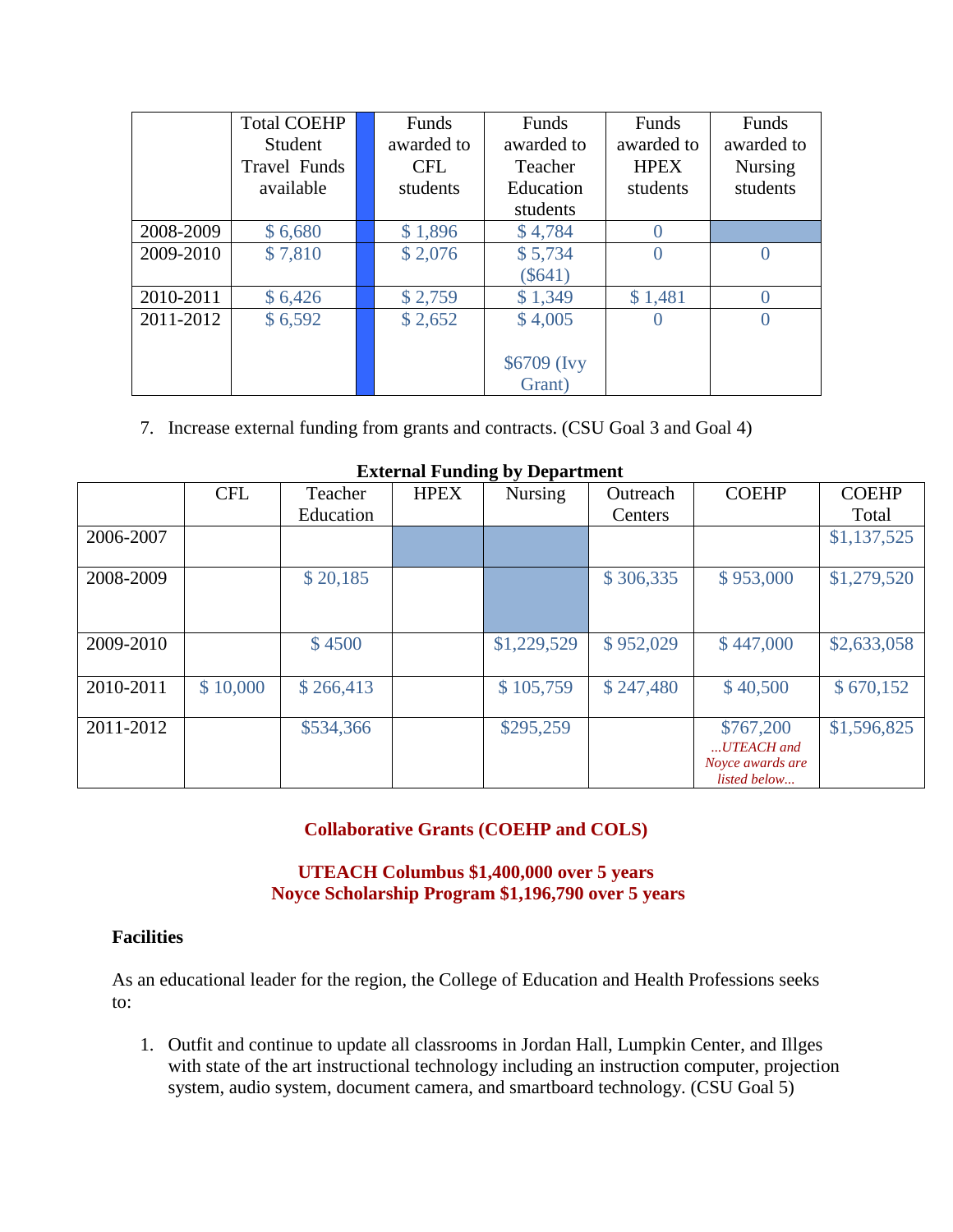| $\beta$ pring $2011$                                                   |                |                |                  |                |                  |                  |  |  |  |  |
|------------------------------------------------------------------------|----------------|----------------|------------------|----------------|------------------|------------------|--|--|--|--|
| <b>Type of Technology</b>                                              | 2006-07        | 2007-08        | 2008-09          | 2009-10        | 2010-11          | 2011-12          |  |  |  |  |
|                                                                        | # Classrooms   | # Classrooms   | # Classrooms $=$ | # Classrooms   | # Classrooms $=$ | $# Classrooms =$ |  |  |  |  |
|                                                                        | $= 18$         | $= 18$         | 18               | $= 23^*$       | $23^*$           | $26^*$           |  |  |  |  |
| # Student Computers                                                    | 124            | 157            | 157              | $(167+24)$ 191 | 198              | 286              |  |  |  |  |
| Instructor                                                             | 18             | 18             | 18               | $(19+4)$ 23    | 23               | 26               |  |  |  |  |
| Workstations                                                           |                |                |                  |                |                  |                  |  |  |  |  |
| <b>Networked Printers</b>                                              | 16             | 17             | 17               | $(18=2)$ 20    | 21               | 21               |  |  |  |  |
| Data Projectors                                                        | 17             | 18             | 18               | $(19+6)$ 23    | 23               | 26               |  |  |  |  |
| Sound Systems                                                          | 6              | $\overline{7}$ | 11               | $(11+4)$ 15    | 15               | 18               |  |  |  |  |
| <b>Document Cameras</b>                                                | 3              | 5              | 5                | $(5+0)$ 5      | 5                | 10               |  |  |  |  |
| <b>Wireless Presenters</b>                                             | $\overline{0}$ | 18             | 18               | $(19+4)$ 23    | 23               | 26               |  |  |  |  |
| Interactive<br>Whiteboards                                             | $\overline{4}$ | 6              | 8                | $(18+1)$ 19    | 19               | 21               |  |  |  |  |
| Classroom<br>Performance/<br><b>Student Response</b><br><b>Systems</b> |                | $\overline{4}$ | $\overline{4}$   | $(4+1)$ 5      | 5                | $5\overline{)}$  |  |  |  |  |

**Classroom Technology Provided in the College of Education and Health Professions, Fall 2006- Spring 2011**

\* Shows inclusion of Illges Hall; does not include Clearview II. Second number in parentheses is technology added in Illges.

Number of classrooms by building: Jordan Hall – 14 (06-09), 15 (09-10) Lumpkin Center  $-4$ Illges Hall – 4 (includes 3 classrooms and a computer lab) Health and Wellness - 3 (11-12)

In addition to acquiring new technology for classroom use, faculty have continued to receive computer and printer upgrades for their offices, and programs have enhanced their teaching and learning as well as their research capabilities through the addition of technology. In FY11, the college purchased 54 computers for classrooms and centers, for new faculty, and as replacement computers for existing faculty and staff. Beginning in 2010-2011, each faculty member has received an iPad. Other purchases in FY11 include specialized technology for the adaptive technology lab and special education classroom, two Visagraphs for reading education, a Bod Pod Body Composition tracking system for exercise science, three copiers, two scanners, five printers, a digital camera, and wireless keyboards and presenters. In addition, conference rooms in Jordan Hall were enhanced by adding computers and data projectors.

In 2012, Teacher Education purchased a Smart Board and data projector for use by students; it is housed in the SAFE Office.

2. Enhance the technology capabilities in the College of Education and Health Professions Media Production Studio to include: state of the art video editing software, online streaming for COEHP content including classroom teaching and programming, portable video cameras with microphones for all classrooms, enhanced video components for each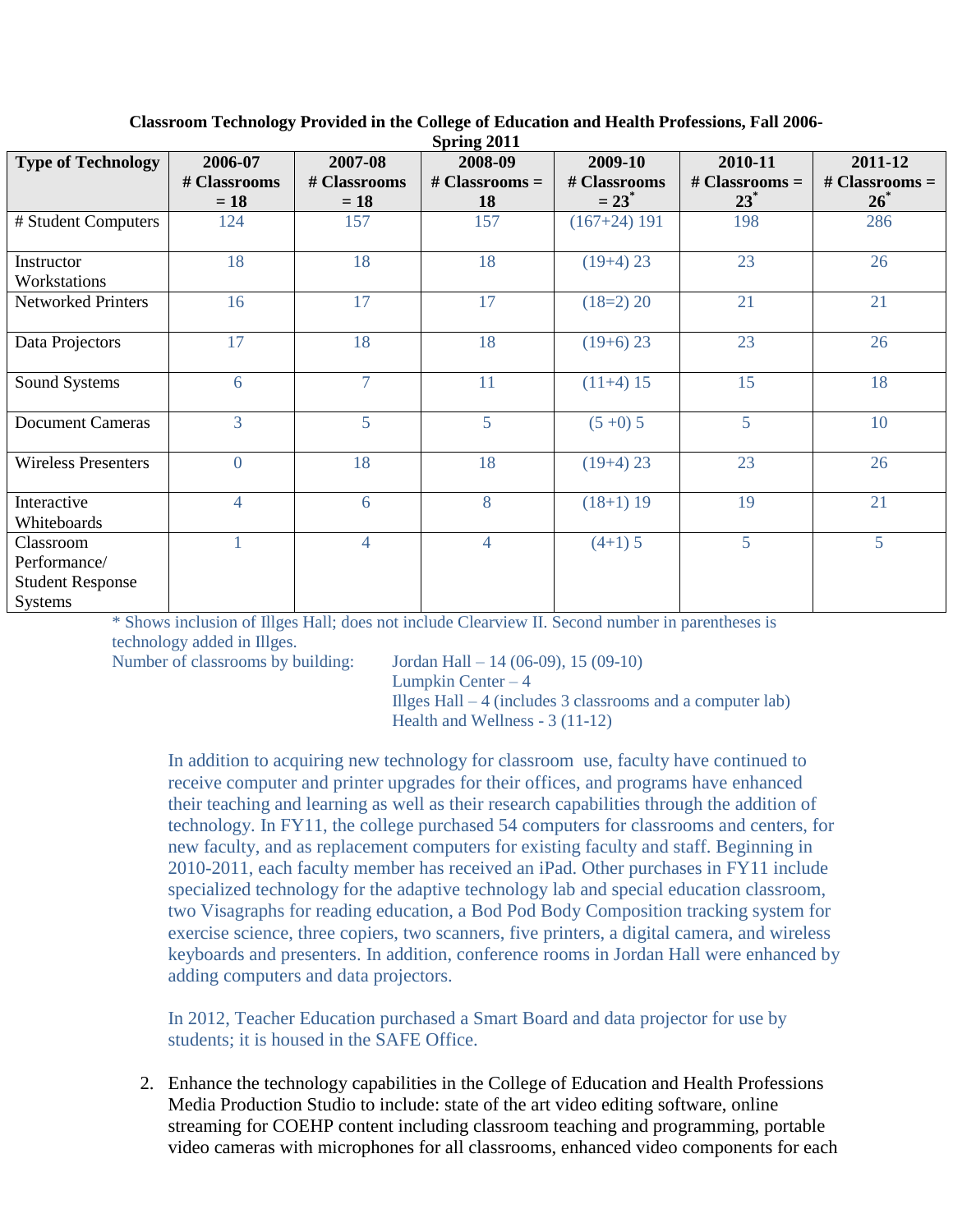classroom instructional computer, two high definition monitors, and DVD production equipment. (CSU Goal 3 and Goal 5)

The College of Education and Health Professions Media Production Studio established the University's first streaming television network. The studio is responsible for creating the first "video classroom" in Jordan Hall 213. It is equipped with 3 PTZ cameras, remote computer and audio recording that is operated from the Studio. This facility has demonstrated, and maintained, the technology necessary to deliver on-demand and live programming to students, the local community and around the world. In FY11 COEHP purchased for the Studio a NewTek Tricaster and five hard drives.

The College of Education and Health Professions Media Production Studio has continued to develop education content for use in teaching/learning throughout the College and University. Informative education shows have been developed that highlight CSU faculty and students including such shows as: This Week in Space Science, Educational Forum, Counseling Now and others. All content is available in a number of platforms including iTunes, YouTube, and the On Demand website at [COEHP.TV.](http://coehp.tv/) The facility has streamed live content to the web since October of 2009 on a 24 hours/ 7 day a week schedule. The studio employs student assistants and graduate assistants to schedule, edit and produce high definition productions that faculty can use in their face-to-face class or online classes. In addition, the studio provides students with the opportunity to create projects and demonstrations for their classes. During 2010-2011, the studio was able to acquire new recording and streaming equipment that keeps pace with the latest innovation in television streaming. Finally, the studio has recorded hundreds of hours of content and 9 complete courses using classroom 213. This classroom was designed to augment the studio's effort to provide high quality recording for courses that can be used in a variety of setting and platforms.

During 2011-2012, The College of Education and Health Professions Media Production Studio, [COEHP.TV,](http://coehp.tv/) developed projects that support the mission of the College and the overall mission of the University through its use of cutting edge technology that supports teaching and learning efforts at CSU. This year the studio provided the Georgia Association for Colleges of Teacher Education with a showcase of work from BOR, PSC, Deans, Principals, teachers and students that accentuate education issues such as school improvement. The studio has completed work with the US Army at Fort Benning, Georgia's Maneuver Center of Excellence officer training program with a video production intended for use in classroom training efforts. In addition, faculty and students have created hundreds of hours of studio productions to enhance classroom participation and teaching/learning projects. Education productions include promotional and recruitment "commercials", panel discussions, interviews, professional conferences and demonstrations for skill based training. Shows have included the National Teacher of the Year, CSU donor presentations, student testimonials and faculty professional development projects.

Also during this year, the concept of "ColumbusState Television" was introduced. This proposal is based on the efforts from COEHP and is being developed and led by administrators across the University to develop high quality television productions that support the mission of the University, Colleges and Programs using the talent of faculty and students on campus. An infrastructure projects from UITS is supporting the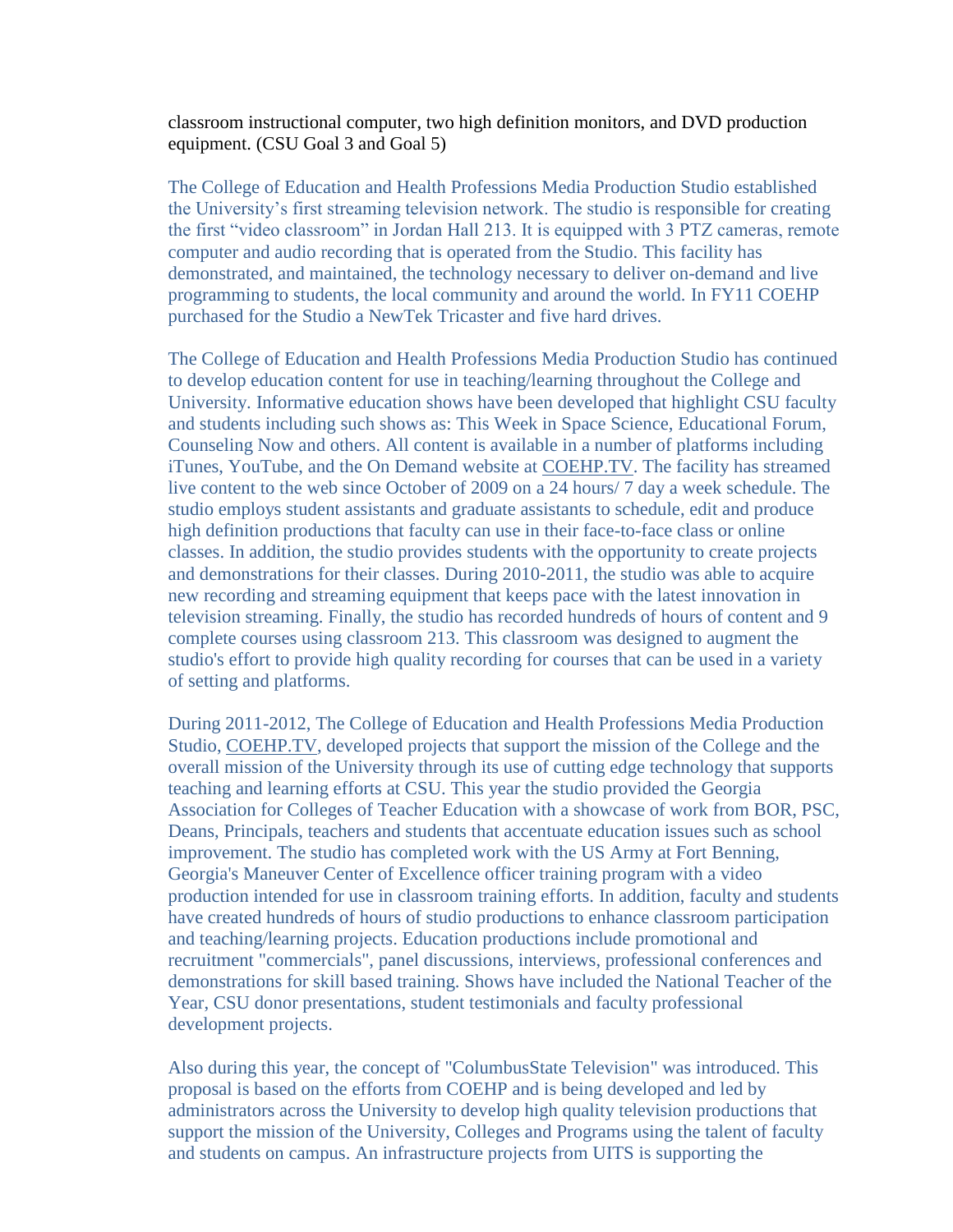development of fiber-optic delivery of television to all campus buildings and to student dorms. This project is under way and has a tentative completion date in the first quarter of 2013. Content creation is an ongoing focus of the CSU TV task force and given the expected 2 channels for CSU television, The College of Education and Health Professions Media Production Studio is poised for continued growth.

#### 3. Provide professional development to all faculty and staff on all instruction technology within the College of Education. (CSU Goal 5)

From Spring 2009 to the beginning of Fall 2010, 12 technology workshops/trainings were provided for COEHP faculty and staff. Workshops/trainings provided instruction on using ActivBoards (Promethean), Photo Story, Movie Maker, Mimeo Interactive White Board, Podcasting, Digital Media, Video Podcasting, and E-Clickers. In addition, seven technology presentations were given in classes taught by COEHP faculty. The COEHP technology trainer/coordinator also assisted three faculty/staff with the development of online materials.

From Fall 2010 through Spring 2011, 10 workshops/trainings were provided for COEHP faculty and staff. Workshops/trainings provided instruction on Photo Story and Movie Maker, Integrating Interactive White Boards into Teaching and Learning, Video Production, Podcasting and Screencasting, and iPad Basics.

From Fall 2011 through Spring 2012, 13 workshops/trainings were provided for COEHP faculty and staff. Workshops/trainings provided instruction on Integrating Interactive White Boards into Teaching and Learning, Personal Response Systems (clickers), Wireless Slates and other Peripheral Devices, and Creating Engaging Lessons with Technology.

In Fall 2011, Dr. Gary Shouppe led a series of workshops for faculty on distance learning and blended/hybrid course tools. Faculty learned new tool skills, enhanced existing courses in the university's learning management system, and collaborated with others to discover available tools for student use. Workshops were completely hands-on and included handouts and how-to video clips. Topics were:

- Workshop 1 Basic Understanding of CougarVIEW Tools and Navigation
- Workshop  $2$  Course Redesign
- Workshop 3 WIMBA I: Creating a Live Classroom for You to Meet with Students
- Workshop 4 WIMBA II: Uploading and Creating Powerpoints for Live Chatrooms
- Workshop 5 WIMBA III: Live Chats with Student Engagement and Embedded **Questions**
- Workshop  $6 -$  WIMBA IV: Displaying of URLs  $\&$  PDF sharing for presentations
- 4. Create a new state-of-the-art Environmental Learning Center at Oxbow Meadows that is recognized a leader in the region. (CSU Goal 1 and Goal 3)

The new Environmental Learning Center at Oxbow Meadows was completed in Summer 2011. A grand opening was held on July 30, 2011 showcasing a new 8,000-plus square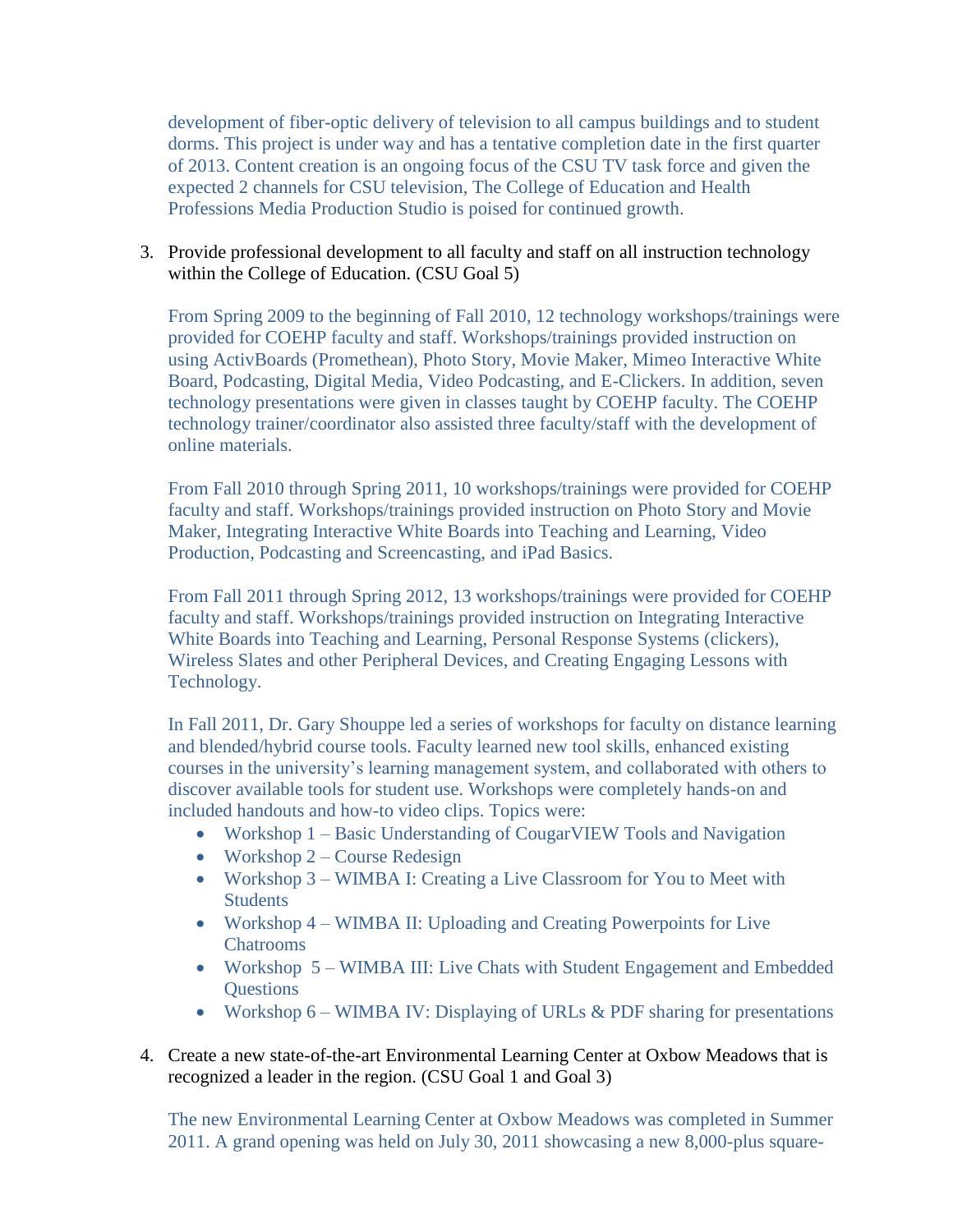foot addition to the center. An 86-seat auditorium and more room for reptile and amphibian displays, both indoors and outdoors, are key elements of the new facility.

5. Increase number of classrooms in Jordan Hall. (CSU Goal 1 and Goal 2)

One classroom was added in Jordan Hall in 2009.

6. Increase number of 30+ classrooms in Jordan Hall. (CSU Goal 1 and Goal 2)

Two 30+ classrooms were added in Jordan Hall in 2009.

7. Create new front entrance to Jordan Hall. (CSU Goal 1 and Goal 2)

The  $2<sup>nd</sup>$  floor lobby of Jordan hall was expanded and renovated to create a student lounge/work area.

- 8. Expand the Coca-Cola Space Science Center.
	- a. Create a new addition of approximately 1000 square feet onto the Coca-Cola Space Science Center Center's existing lobby for additional exhibitions and functions. (CSU Goal 1 and Goal 2)

Funding for this expansion is being pursued as part of the CCSSC's Countdown to Launch Campaign to house nearly \$20 million in artifacts from NASA's shuttle program. This \$4 million campaign includes interior exhibit design, fabrication, and renovation (in addition to a 1000 square foot exterior addition). Stewardship and preliminary project presentations have been made to the CCSSC's two major corporate partners – Coca-Cola and Mead Westvaco. Funding proposals are being finalized for submission to these partners and relationships are being developed with the commercial space industry as well. Formal asks will begin in late summer 2012 with an estimated construction start date of fall 2013.

b. Create a new 8000 sq. ft. research and academic facility next to Coca-Cola Space Science Center Center's to include three educational 50 seat classrooms, three laboratories,10 faculty offices, and a large multi-purpose auditorium to enhance STEM related fields at CSU. (CSU Goal 1 and Goal 2)

This addition has been submitted for consideration as part of the university's longterm master plan for the campus.

9. Expand space available to the Department of Health, Physical Education and Exercise Science (HPEX) to include the Health and Wellness Center (formerly Health and Safety).

The Health and Wellness Center was renovated for use by the Exercise Science and Health Science programs. The renovated facility opened for use in Fall 2011.

10. Expand space available to the School of Nursing. Renovate first floor of Illges to include space for simulation labs.